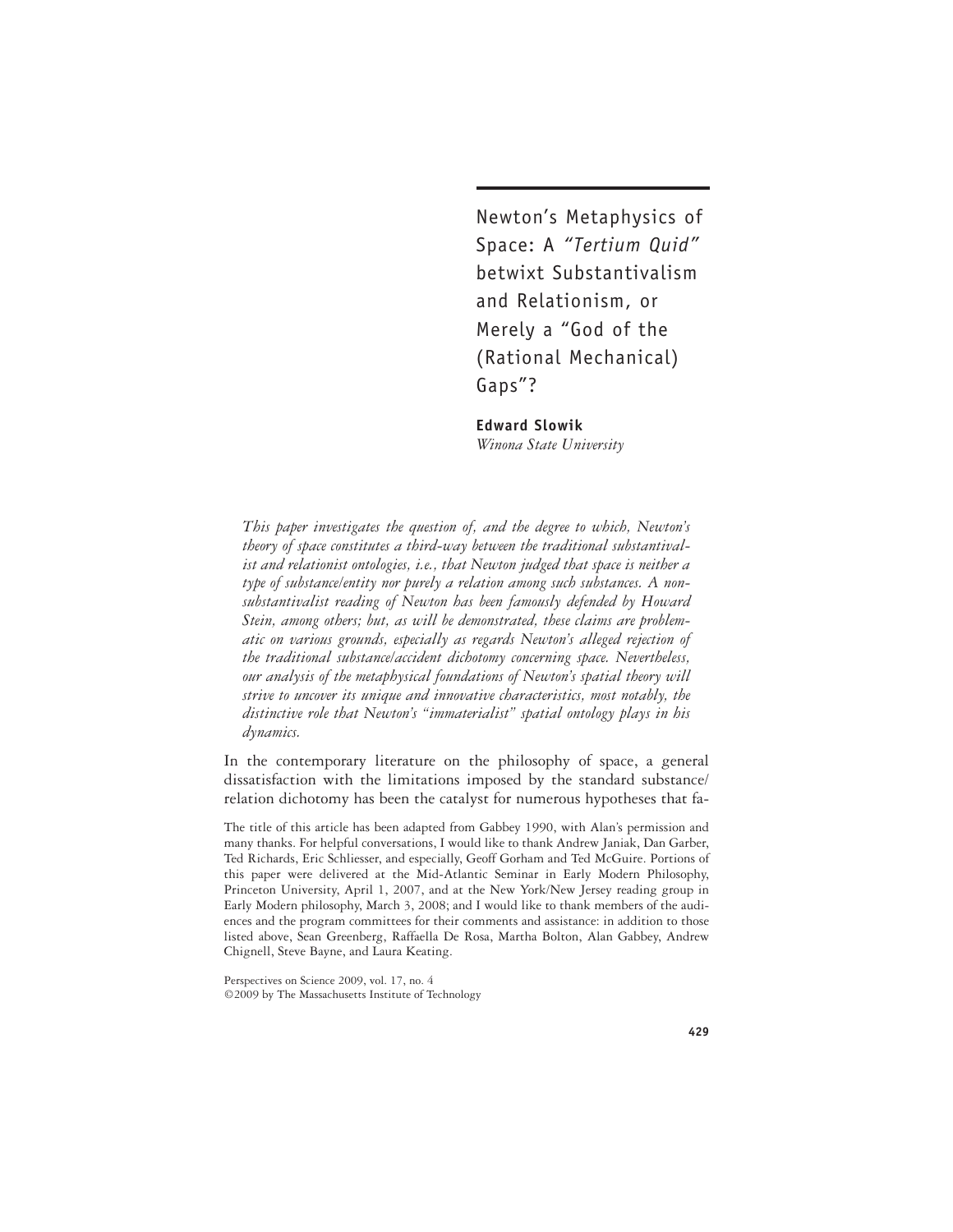vor a "third-way" *(tertium quid)* between the substantivalist and relationist ontologies; that is, an alternative account that does not conceive space as either a substance/entity (substantivalism) or a mere relation among substances/entities (relationism). Given this general search for additional options, it is not surprising, therefore, that the strict relevance of the substance/relation scheme has also been challenged with respect to many well-known historical theories of space—theories that, hitherto, have been safely assumed to uphold the dichotomy. Among the more notable reevaluations in this vein is the work on Newton by Howard Stein (e.g., 1967, 2002) and Robert DiSalle (e.g., 2002, 2006), who contend that Newton's concept of "absolute" space should not be confused with a commitment to substantivalism. Yet, Stein (2002) puts forward a more contentious position, namely, that Newton's ontology of space does not in fact endorse substantivalism. One can possibly detect a similar, if somewhat more ambiguous, interpretation that downplays substantivalism in an important earlier work by J. E. McGuire (1978a), who argues that space for Newton is "the general condition required for the existence of any individual substance . . ." (1978a, p. 481).

This essay will examine the extent to which Newton's spatial ontology does not fit either a substantivalist or relationist classification, as claimed by Stein (2002) and others, and thus qualifies as an early example of a third-way theory of space. The analysis will proceed by contrasting Newton's various pronouncement on space with the spatial hypotheses of his predecessors and contemporaries, as well as by comparing the ontological and structural presuppositions of Newton's theory with contemporary third-way (i.e., non-substantival/non-relational) theories of space (and spacetime). While section 1 will introduce alternative ontological accounts of space, as well as the relevance of the substance/accident distinction for spatial theories, section 2 will be devoted to a critical examination of the non-substantivalist interpretation, especially the arguments offered in Stein (2002) that draw upon Newton's early unpublished tract, *De Gravitatione.* With the background provided in these three sections, the stage will be set, in section 4, for a more in-depth investigation of the role of the substance/accident distinction in Newton's spatial theory, although it will be prefaced by a short investigation of Newton's conception of the infinity of space. As will be demonstrated through an analysis of the relevant works, Newton subscribes to a limited or surrogate form of the substance/accident distinction, such that the existence of space is secured directly via God's omnipresence. This tacit appeal to the substance/ accident dichotomy, along with the many neo-Platonic elements that constitute Newton's spatial ontology, will thus compromise a robust nonsubstantivalist interpretation, as well as a third-way classification. The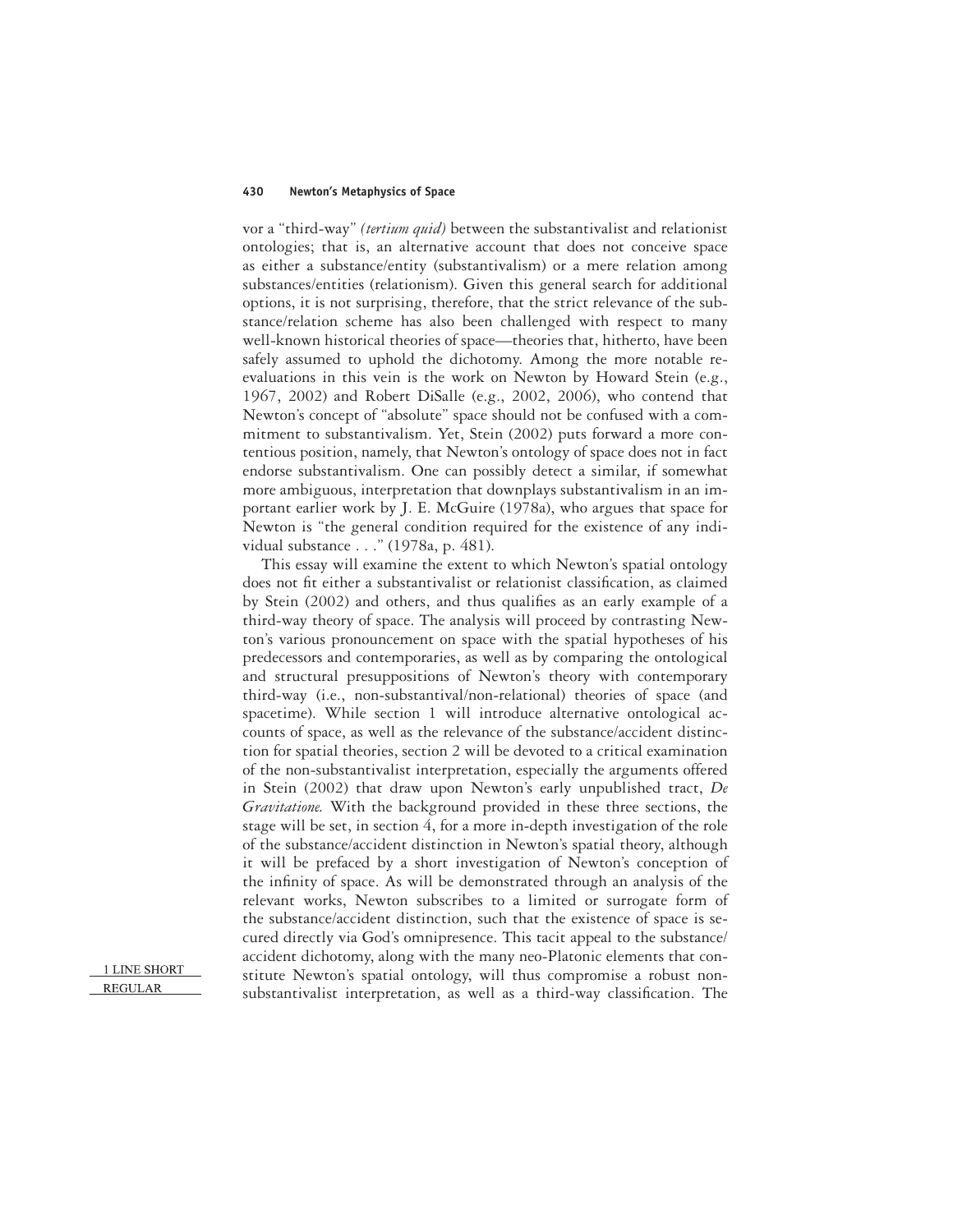concluding section 4, nevertheless, will also suggest a way by which Newton's ontology of space, with its non-material extended God, may have actually assisted the emergence of a successful mechanics, albeit inadvertently.

## **1. Introducing Third-Way Theories of Space**

1.1. Third-Way Theories and the Substance/Accident Dichotomy While the details of the numerous non-substantivalist and non-relational theories of space (and time) do not allow an easy summary, there are a few general conditions that these third-way theories must meet:

- (A) The rejection of substantivalism: space is not a special type of substance that provides the location and other spatial properties of entities (both material and immaterial). The term "substance" refers to an entity that can exist in the absence of any other substances/entities; in addition, substances have the potential to causally interact with other substances, although this potential may never be actualized.
- (B) The rejection of any strict form of relationism: space is not merely the spatial relations among actually existing material entities/substances, and thus space, and motion (as change of spatial position over time), cannot also be reduced to these relations.

A host of diverse ontological schemes fulfill these requirements, of course, but the most popular is probably the class of "modal relationist" solutions, which construe space (and time) as a type of relation that transcends the actual relations among existing material entities; i.e., they incorporate *possible* relations among bodies within the account of space (e.g., Manders 1982). There have also been a handful of modern attempts to revitalize the "property" theory, such that space and/or the material properties whose determination refers to space (e.g., acceleration) are simply deemed to be further material properties (which are not reducible to the extant material relations; see, e.g., Teller 1987, 1991, Sklar 1974). Other influential third-way strategies involve conceiving space as a type of "structure" (e.g., Dorato 2000, Dieks 2001), or, as a sort of "definitional presupposition" for the construction of any physical theory.

A nice example of this latter approach can be found in a litany of works by both Stein and DiSalle, who maintain—as their own preferred view, respectively—that space does not fit the false dichotomy of substance or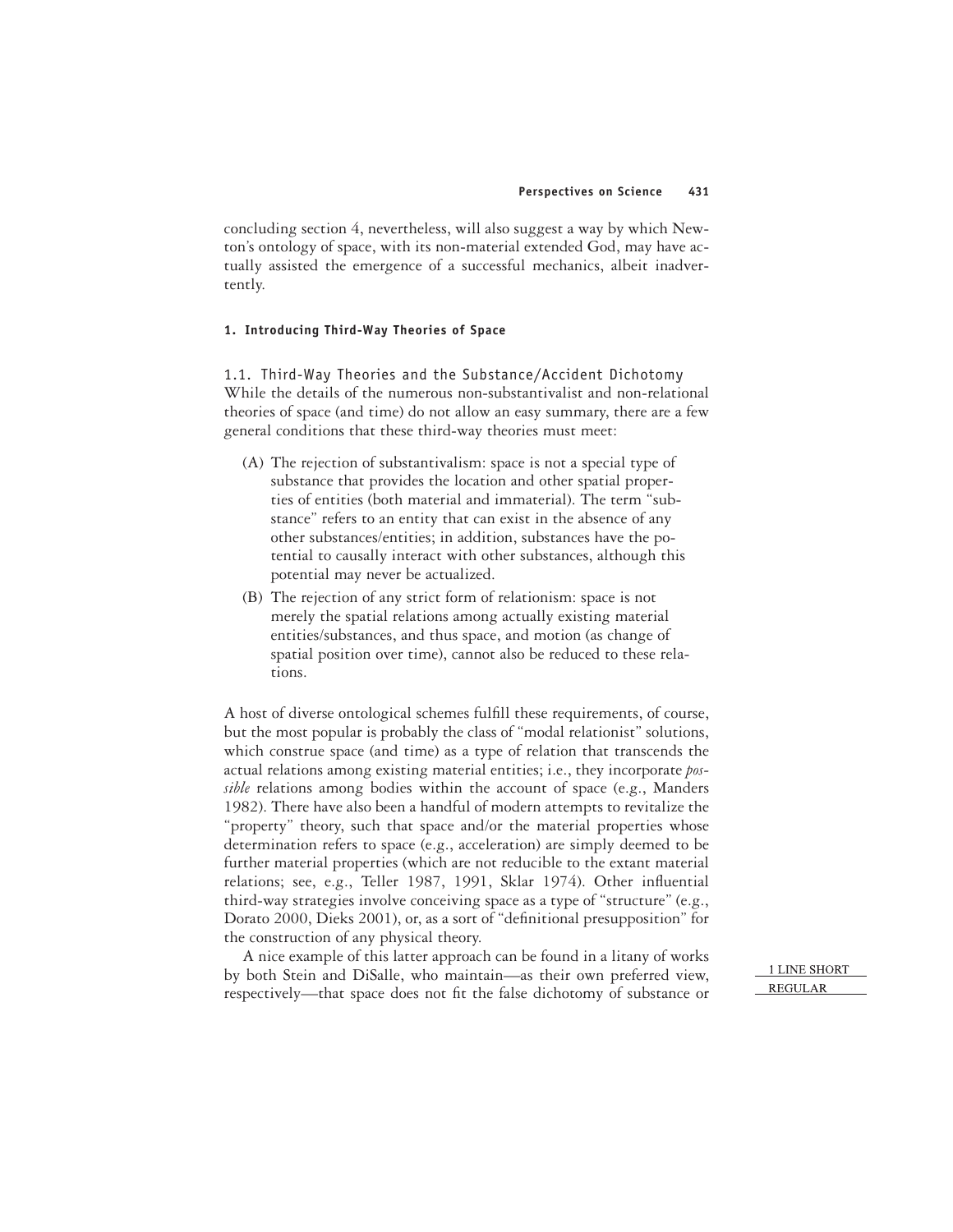strict relationism. In trying to steer a middle course between the usual spacetime dualism, DiSalle is led to comment:

Properly understood, space is *defined* by its regulation of the motions of bodies, and so we cannot meaningfully speak of space in the absence of the bodies which measure it. Yet we can at the same time assert its essential independence of bodies precisely insofar as the behavior of and interactions among the latter are conditioned by the structure of space.  $(1994, p. 274)^1$ 

By claiming that space cannot be meaningfully discussed in the absence of body, although still somehow independent of body (since bodies are "conditioned" by space), a third-way ontological categorization best fits DiSalle's philosophy.

If one were to venture to ascertain the root metaphysical doctrine that distinguishes the third-way interpretations of space from the entrenched substantivalist/relationist scheme, a good candidate would lie in the venerable substance/accident (or substance/property) dichotomy. The legacy of this Aristotelian-Scholastic principle, and its pervasive influence over the course of philosophical reflection on space, cannot be over-emphasized. The doctrine holds that all existents come in one of two exclusive types: either self-dependent substances, or the properties that can only exist "within" a substance.<sup>3</sup> Projecting the ontological question of space against this broader metaphysical backdrop, the substance/relation dichotomy follows almost inevitably—space is thus either a substance in its own right (substantivalism), or, as the "extension" *within* matter, it becomes an internal property of material substance alone (strict relationism). This latter theory must then confront the dilemma of empty or void space (vacuum), i.e., the spatial extension devoid of matter that lies between bodies. Strict

1. Unless otherwise noted, all italics in the quoted passages in this essay are from the original.

2. DiSalle also claims that the manner by which spacetime "forbids certain states of affairs and permits other . . . is more central to the metaphysical status of space and time than, say, the question of whether space is possible without bodies" (p. 274). This verdict may be correct if the main concern is with issues of objectivity and invariance, but if the topic is ontology, then the possible independent existence of space is of paramount importance. Overall, DiSalle's tendency to portray space (spacetime) as the "facts" associated with physical processes (which is a description of DiSalle's theory in Callender and Hoefer 2002, p. 178), or Stein's claim that spacetime structures are "an 'emanative effect' of the existence of anything" (Stein 1977, p. 397), renders ontological speculation rather difficult. This last quote, importantly, is both Stein's own conception of space as well as a direct reference to Newton's spatial hypotheses (see below).

3. See, for example, Bolton (1998): "Accidents (or accidental forms) were often said to 'inhere in' individual substances but not strictly to constitute them" (p. 179).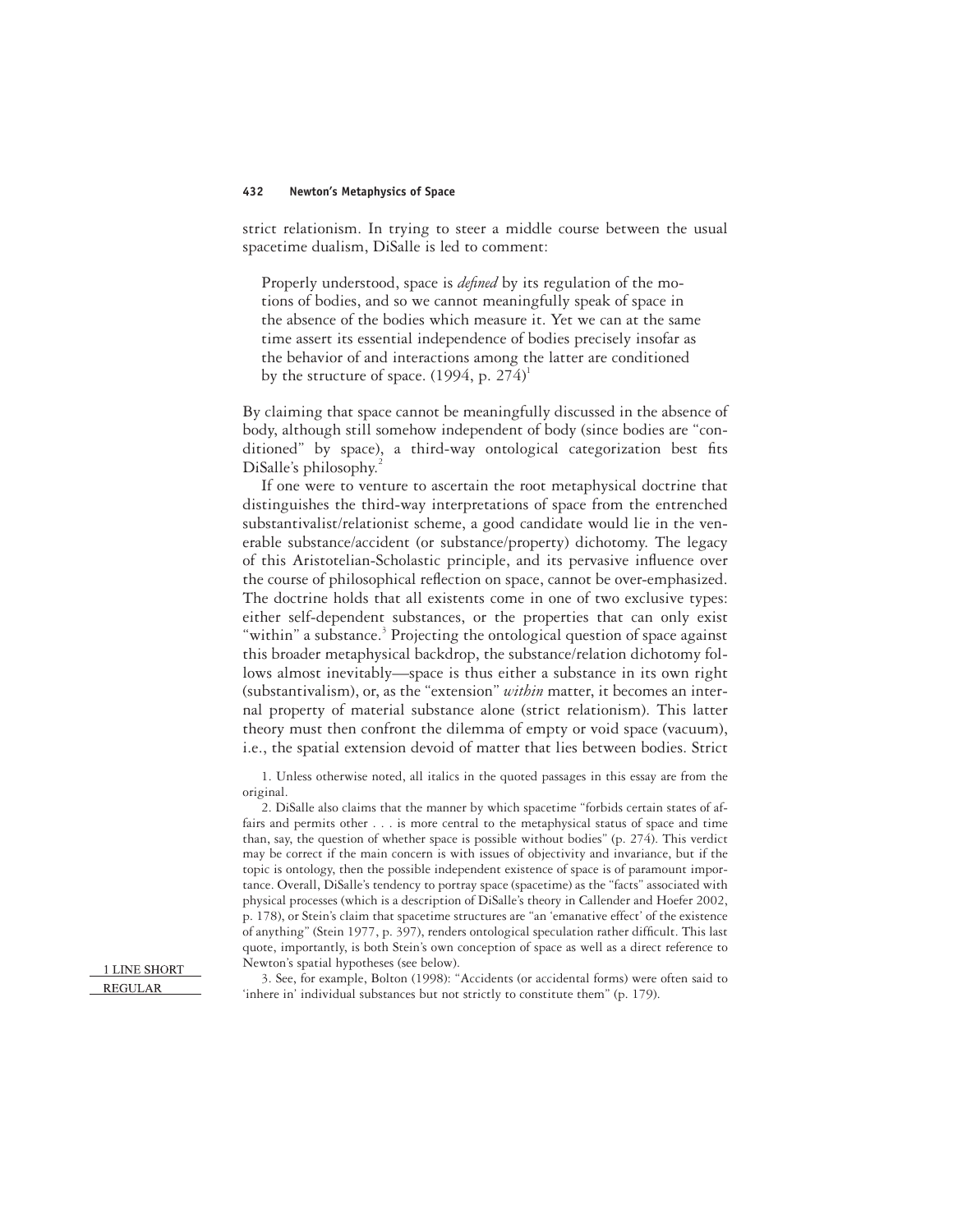relationism employs one of two strategies: (1) the relationist can "reduce" empty space to the status of a mere relation among actually existing material entities, thereby denying that empty space has any robust ontological significance; $^{4}$  or (2), simply dissolve the problem by dismissing the possibility of void space. In addition to rejecting substantivalism, third-way theories defy substance/accident strictures by violating the relationist options (1) and (2). Not only do many third-way hypotheses allow for the possibility of a vacuum, contra (2), but, by conceiving spatial relations as somehow transcending the actual relations among existing bodies (being either modal relations, structures, etc.), these hypotheses also pose a serious obstacle for any strict reductivist relationism committed to option (1). Put briefly, since these modal relations, or structures, etc., cannot be reduced to the actual spatial relations among material existents, nor are they independent of matter (i.e., they cannot exist in the absence of all material existents, via (A)), it is hard to reconcile these modal relations or structures with the traditional substance/accident system—as such, the *ontology* of third-way theories of space constitute a decisive break with traditional substance/property thinking.

# 1.2. Two Third-Way Interpretations of Newton's Spatial Ontology Before proceeding, it is important to distinguish two general strategies in the assessment of Newton's concepts of absolute space. The first strategy is that, leaving aside the issue of Newton's metaphysics, absolute space is best regarded as a definition or structure required for the successful application of his physics, namely, for the three laws of motion and the theory of gravity (and including the mathematical apparatus associated these hypotheses). Consequently, Newton may have engaged in the ontological disputes over space that were common among seventeenth century natural philosophers, but the truly significant aspect of his overall approach is the realization that "a spatio-temporal concept belongs in physics just in case it is defined by physical laws that explain how it is to be applied, and how the associated quantity is to be measured" (DiSalle 2002, p. 51). We can label this strategy the "weak" third-way interpretation of Newton's spatial theory, for it would seem to permit additional evaluations of Newton's spatial concepts that focus on the ontological disputes common in the seventeenth century. This weak interpretation gains credibility, moreover, when viewed within the context of the first edition of the *Principia* (1687),

4. For example: the relation, "x is two feet taller than y", does not commit us to the existence of a property, "two feet taller than", since this relation can be fully captured by, and reduced to, the height—as an internal property—of x and y. This is not true of "real" bodily properties, such as "square", "solid", etc., which can not be completely reduced in this manner.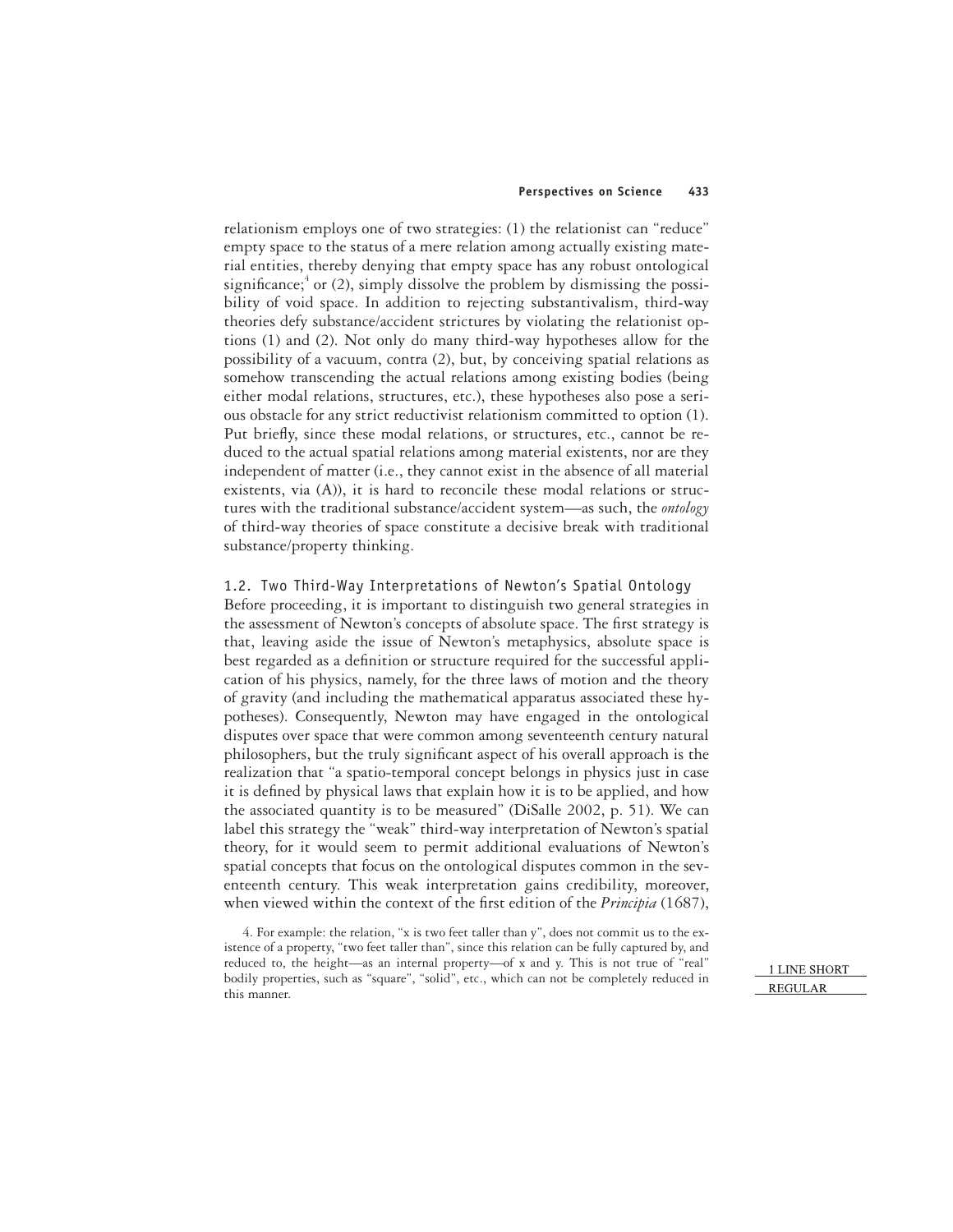especially the Scholium on space and time, which contains little, if any, metaphysics (e.g., discussions of "God" or "substance"). However, the General Scholium of the second edition (1713), *The Opticks,* and other non-published writings (to be examined below), do discuss these ontological topics—hence it is difficult to gauge Newton's commitment to the weak third-way thesis.

While an in-depth examination of the definitional structures of the weak third-way strategy is outside the bounds of this essay, they can be briefly outlined: Newton held that all spatial positions in his infinite (Euclidean) space are "absolute", i.e., they do not change, but are fixed over time; and that time itself is "absolute", i.e., all of space endures over time in equal temporal increments. As revealed in the *De Gravitatione,* absolute space and time are invoked to counter Descartes, whose erratic concepts of place and duration (since they are defined relative to changing material existents) cannot serve as a basis for determining motions (see, Stein 1967, who was one of the first to correctly single out Descartes as the target of much of Newton's critique of space and time). Yet, as DiSalle notes, Newton's mechanics of bodily motion only requires absolute time and absolute acceleration (and, hence, rotation), and not absolute space (spatial position) and its correlate, absolute velocity.<sup>5</sup>

The "strong" third-way interpretation, as its name implies, advocates a much stronger position, specifically, that Newton's *ontology* of space does indeed constitute a third-way theory. Unlike the weak thesis, which is largely confined to the definitional role that Newton's spatial concepts play in his physics, the strong thesis aims to uncover evidence within Newton's metaphysical writings for a third-way ontological interpretation. In the most forthright example of a strong third-way reading of Newton, i.e., Stein (2002), the claim is made that "Newton's 'metaphysics of space' is... that space is (some kind of) effect of the existence of anything, and therefore of the first-existing thing  $[God]$ " (2002, p. 268). Basically, Stein interprets Newton's metaphysics as endorsing a third-way ontology of space, much like Stein's *own* metaphysical interpretation of space (spacetime)—in other words, if space is conceived as an "effect of the existence of anything", then a precise ontological analysis is quite difficult to obtain, especially a reading that sides with the traditional substantivalist assessment (see 1.1, and endnote 2). Given the far-reaching consequences of this strong third-way thesis for Newton scholarship, the

5. As DiSalle comments, a four-dimensional spacetime structure equipped with an affine connection would have sufficed for Newton's purposes (2002, p. 35). Rynasiewicz (1995) offers a sophisticated analysis of Newton's concepts of space, time and motion which would appear to be compatible with the weak third-way thesis.

<sup>1</sup> LINE SHORT **REGULAR**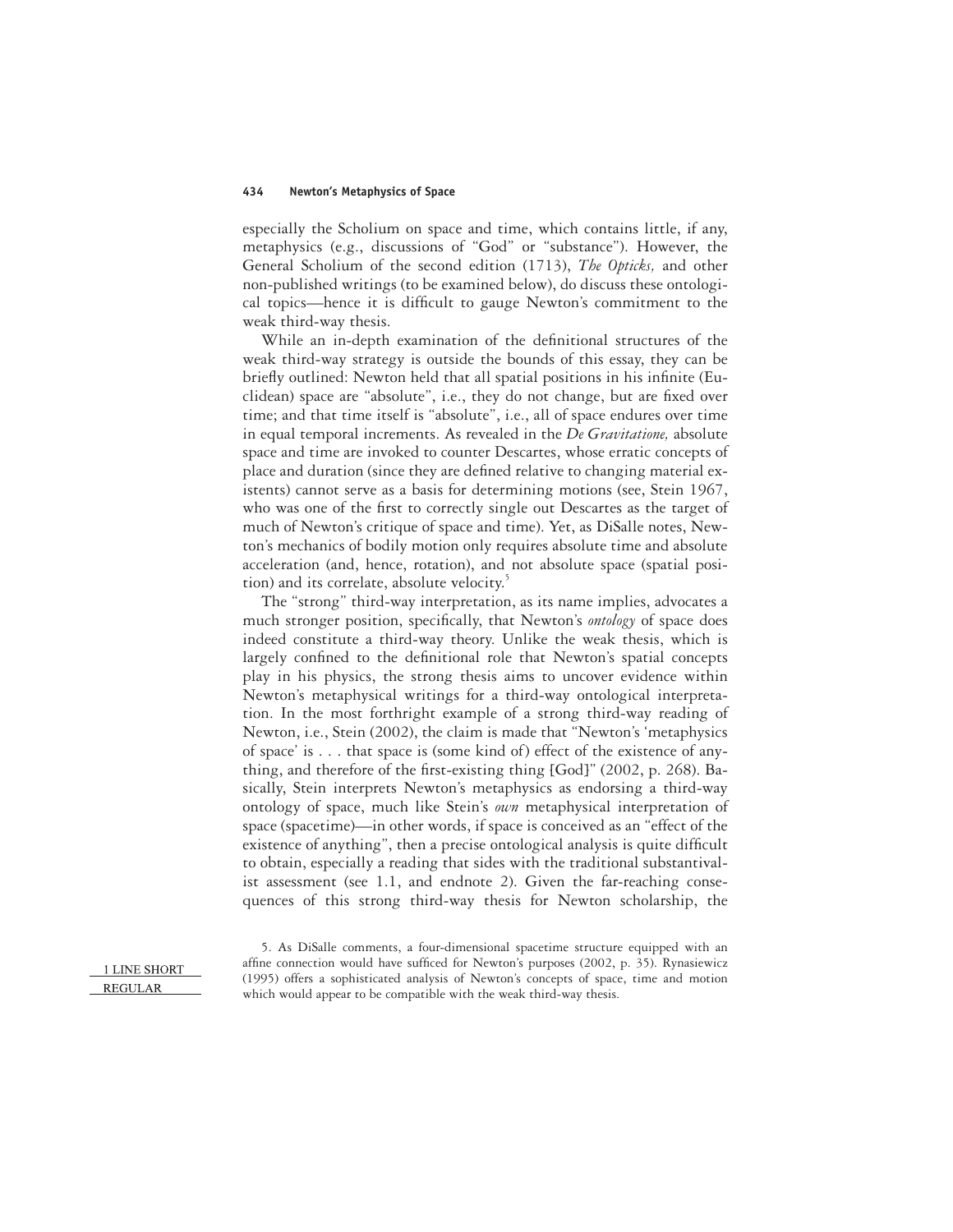greater part of this essay will thus be devoted to a critical investigation of the claims of its major proponents, in particular, the case made in Stein (2002).

### **2. The Strong Third-Way Interpretation**

2.1. Making the Case: Space as a "Necessary Consequence or Result" In perusing Newton's various pronouncements on space, the plausibility of a non-substantivalist, strong third-way interpretation is quite apparent. In the unpublished, pre-*Principia* treatise, *De Gravitatione,* Newton declares that space "has its own manner of existing which is proper to it and which fits neither substance nor accident [i.e., property]" (Newton 2004, p. 21). Space is not a substance since it cannot "act upon things, yet everyone tacitly understands this of substance" (p. 21), but neither is it an accident, "since we can clearly conceive extension existing without any subject, as when we imagine spaces outside the world or places empty of any body whatsoever, . . ." (p. 22). Nevertheless, Newton adds: "much less may [space] be said to be nothing, since it is something more than an accident, and approaches more nearly to the nature *(naturam)* of substance" (Newton 2004, p. 22)—a puzzling admission that will gain some degree of clarity when we examine the "determined quantities of extension" hypothesis in section 2.3. Newton's understanding of the substance/accident dichotomy would seem in accord with the characterization provided in section 1.1, moreover, as is evident in his ensuing discussion: because "we cannot believe that it [space] would perish with the body if God should annihilate a body, it follows that [extension] does not exist as an accident *inhering* in some subject" (p. 22, emphasis added). Rather, Newton repeatedly refers to space as an "affection" *(affectio)* or "attribute" *(attributa),* which may indicate an attempt to utilize neutral terms without substance/ accident connotations. Having disposed of these standard ontological categories, Newton continues:

Space is an affection of a being just as a being *(Spatium est entis quatenus ens affectio).* No being exists or can exist which is not related to space in some way. God is everywhere, created minds are somewhere, and body is in the space that it occupies; and whatever is neither everywhere nor anywhere does not exist. And hence it follows that space is an emanative effect *(effectus emanativus)* of the first existing being, for if any being whatsoever is posited, space is posited. (p. 25)

In an earlier passage, Newton similarly comments that space "is as it were an emanative effect of God and an affection of every kind of being" (p. 21).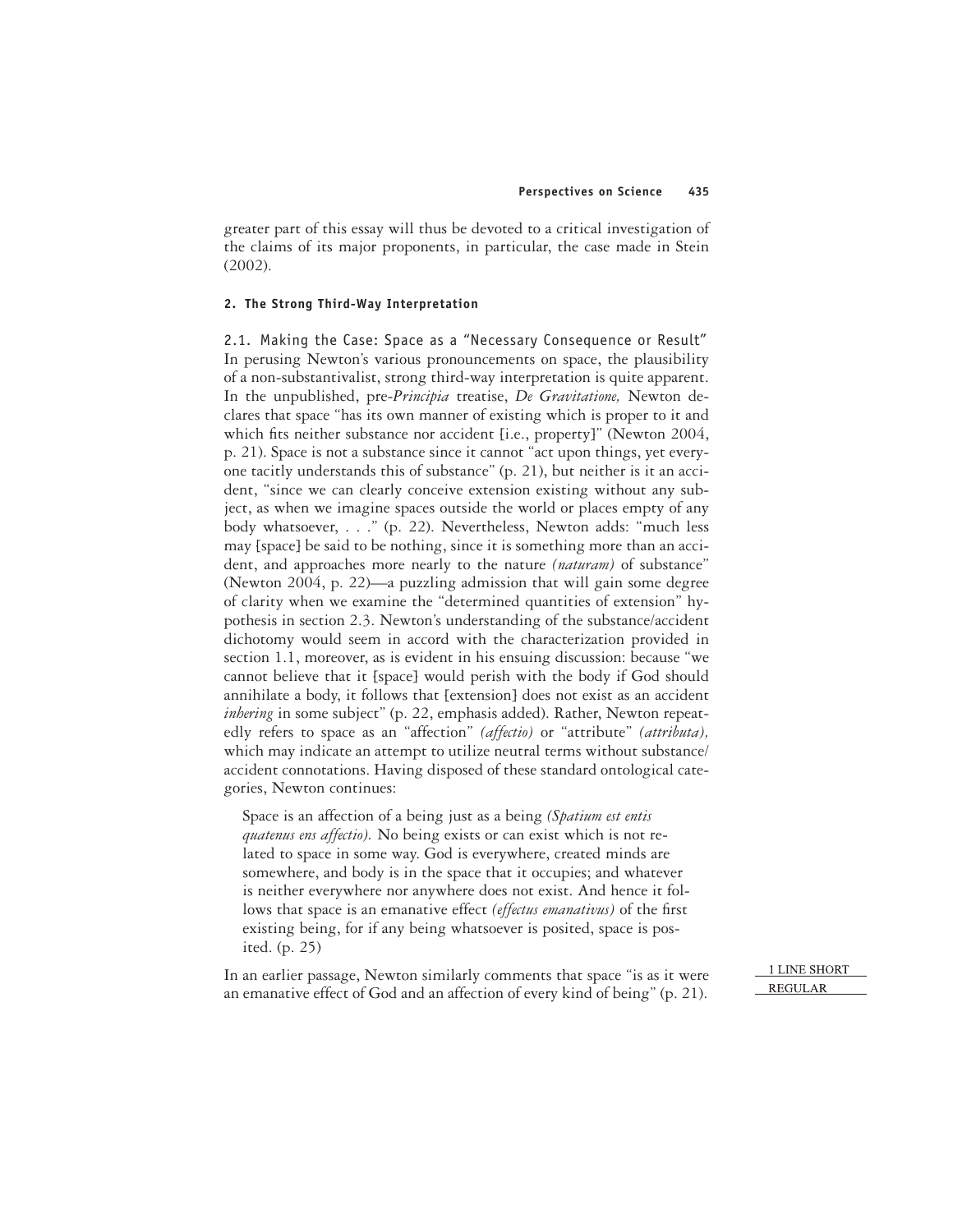Based on this evidence, Stein concludes that "Newton does *not* derive his 'Idea' of space—its ontological status included—*from* his theology (as has often been claimed); for he tells us that if *anything* is posited, space is posited" (Stein 2002, p. 268). Since God is the first existing thing, "space (in some sense) 'results from' the existence of God" (p. 268), but this just constitutes a specific case of Newton's general hypothesis that "space (in some sense) 'results from' *the existence of anything*" (p. 268). In more detail, he concludes:

But this sense of the word—simply *a necessary consequence,* with no connotation of "causal efficacy" or "action"—*exactly* fits the rest of what Newton says; indeed, this meaning might have been inferred directly from Newton's words: "[S]pace is an emanative effect of the first-existing being, for *if I posit any being whatever I posit space*": the second clause tells us precisely what the first clause *means.* (p. 269)

On Stein's interpretation, "space as an emanative effect" becomes "space as a necessary consequence or result of the existence of anything", which is the type of minimal or "deflated" ontological conception that the strong third-way theorist supports, since space is apparently being equated with a form of logical or conceptual fact, as opposed to a full-blown substance, property, etc. As will be argued below, and contrary to Stein's reading, there is only one being, God (or a World Soul), that can be the emanative cause of space. Finally, Stein even suggests a third-way structuralist rendering of a much-debated passage from the *De Gravitatione,* where Newton states that the "parts of space are individuated by their positions, so that if any two could change their positions, they would change their individuality at the same time and each would be converted numerically into the other" (Newton 2004, p. 25). With respect to this quotation, Stein reasons: "This can be taken, in rather modern terms, as saying that space is a *structure,* or 'relational system', which can be conceived of independently of anything else; its constituents are individuated just be *their relations to one another, as elements of this relational system*" (Stein 2002, p. 272).

### 2.2. Problem: Emanative Causation

Needless to say, the plausibility of Stein's strong third-way interpretation largely hinges on the question of Newton's intended usage of several key terms, many of which had a long pedigree in seventeenth century neo-Platonic thought, in particular, the various philosophies of space among the so-called Cambridge Platonists (or neo-Platonists).<sup>6</sup> An in-depth in-

1 LINE SHORT **REGULAR** 

6. As Stein readily acknowledges (2002, p. 271), his analysis is contrary to the consensus, among Early Modern scholars, that Newton's spatial ontology retains significant neo-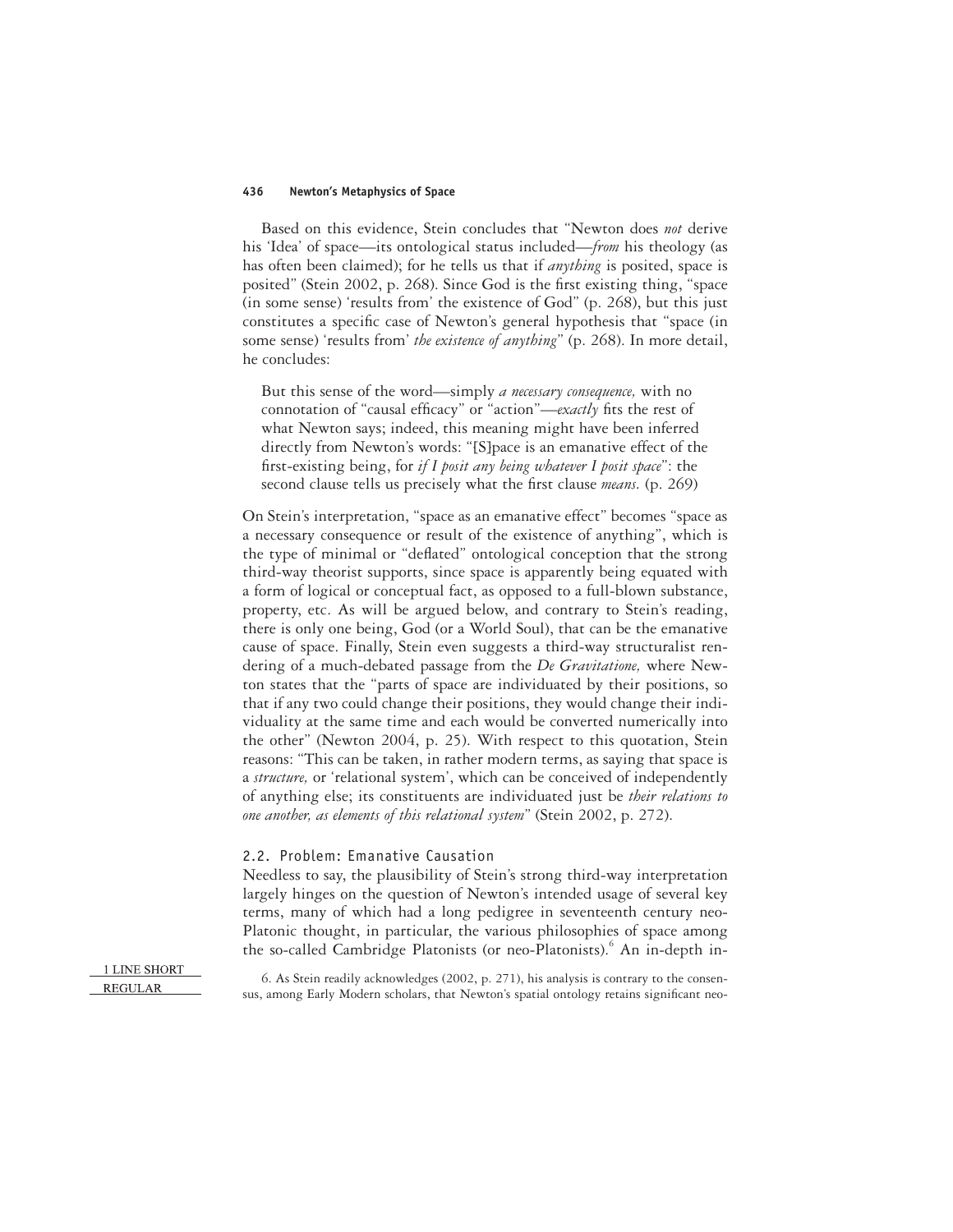vestigation of these issues, specifically, causal issues, is beyond the bounds of this essay, although many are discussed in Carriero 1990, and a more lengthy exploration can be found in Slowik 2007. Yet, a brief examination of some of these problems will be required in order to investigate the nature of the substance/accident dichotomy in Newton's spatial thought, as well as to assess the third-way thesis.

Besides the fact that Newton never refers to space as a *necessary* consequence, $^7$  the chief difficulty with Stein's case is his claim that "emanative effect" has "no connotation of 'causal efficacy' or 'action'" (p. 269). In McGuire's famous (1978a) article, a similar line is presented:

The relation between the existence of a being and that of space is not causal, but one of ontic dependence. Newton is defining one condition which must be satisfied so that any being can be said to exist. In short, the phrase, 'when any being is posited, space is posited' denotes an ontic relation between the existence of any kind of being and the condition of its existence. (1978a, p. 480)

Nevertheless, as McGuire later conceded, there are historical precedents for a form of efficient causation that closely mimics his notion of "ontic dependence", adding that, "since the notion of an eternal and efficient cause does not involve any activity, production, or active efficacy between it and its effect, it is difficult to distinguish natural or ontic dependence in these contexts from the notion of causal dependence between eternal things" (1990, p. 105). In particular, the Cambridge neo-Platonist, Henry More (in his *The Immortality of the Soul,* 1659), had appealed to emanative causation in just this manner in explicating "Secondary Substance", which is spatially extended, immaterial, and coextensive with the extension of material substance. We have a "rationall apprehension of that part of a

Platonic content, especially theological content: see the commentaries by Burtt (1952, p. 261), Jammer (1993, p. 110), Koyré (1965, p. 89), Funkenstein (1986, p. 96), to name only a few. On the estimation of Edward Grant: "if space is God's attribute, does that not imply it is somehow an accident or property of God?" (1981, p. 243).

<sup>7.</sup> In a later writing, however, Newton does refer to infinite space and time as "modes of existence in all beings, & unbounded *modes* & consequences of the existence of a substance that which is really necessary & substantially Omnipresent & Eternal" (Koyré and Cohen 1962, pp. 96–97). Yet, since "consequence" in this passage is used in conjunction with the ontological term, "modes", which denotes the specific way in which a being manifests a general property (e.g., "circular" is a mode of "shape"), this instance of "consequences" does not readily lend ready support to the ontologically thin, strong third-way reading. It should also be noted that "emanation" as used in the essay refers exclusively to the neo-Platonic, metaphysical variety, and not to any logical form (such that God's existence is logically equivalent to space's existence), although Stein obviously sides with the logical sense of that term.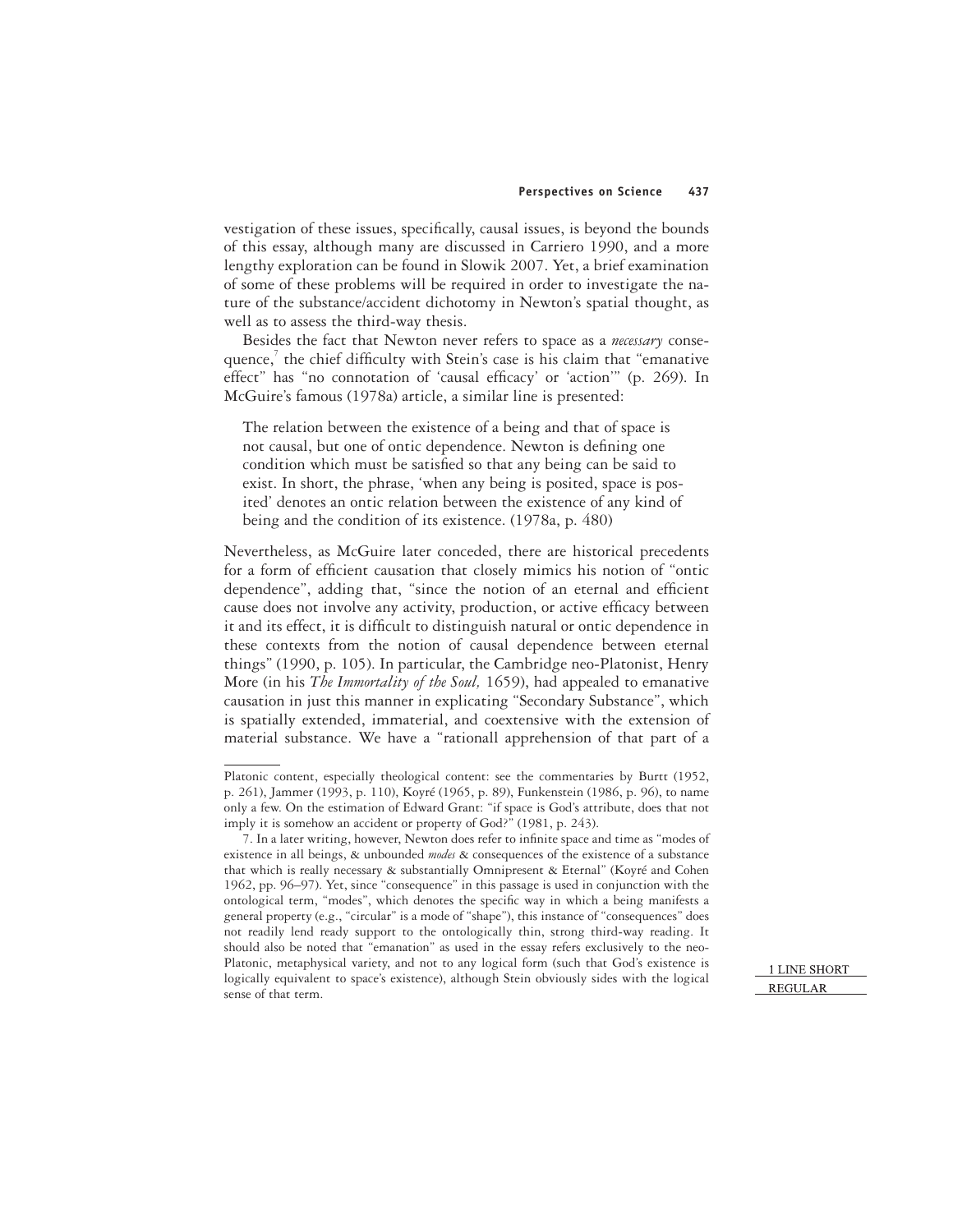Spirit which we call the *Secondary Substance*", reasons More, "whose Extension arising by graduall Emanation from the First and primest Essence [God] . . ." (1997b, p. 35). Furthermore, *"an Emanative Effect is coexistent with the very Substance of that which is said to be the Cause thereof",* and he explains that this "Cause" is "the adequate and immediate Cause", and that the "Effect" exists "so long as that Substance does exist" (1997b, p. 33). More importantly, "by an *Emanative Cause* is understood such a Cause as merely by Being, no other activity or causality interposed, produces an Effect" (1997b, p. 32). This last point is significant, since it helps to explain Newton's claim, in the *De Gravitatione,* that "extension is not created *(creatura)* but has existed eternally" (2004, p. 31)—as with More, eternal and infinite space is an emanative effect of an eternal an infinite being, unlike created being, which is finite both temporally and (presumably) spatially. In short, space can be a causal effect of God without being created by God. Hence, Stein's non-causal, ontologically sparse version of Newton's spatial theory fails to heed the subtle intricacies surrounding causation typical of seventeenth century neo-Platonic thought.

2.3. Problem: The "Determined Quantities of Extension" Hypothesis A further obstacle for a strong third-way appraisal of Newton's spatial theory comes in the form of detailed example, or hypothetical scenario, that Newton develops in order to explicate his conception of body, but which also discloses crucial information concerning the role of God and space in his overall ontology. In short, Newton envisages a world whose spatial extension is furnished with bodily properties, such as impenetrability or color, by God's will alone, but without requiring an underlying corporeal substance to house these accidents: "If [God] should exercise this power, and cause some space projecting above the earth, like a mountain or any other body, to be impervious to bodies and thus stop or reflect light and all impinging things, it seems impossible that we should not consider this space really to be a body from the evidence of our senses . . ." (Newton 2004, pp. 27–28). On this hypothesis, Newton maintains that "we can define bodies as *determined quantities of extension which omnipresent God endows with certain conditions*" (p. 28; *corpora definire possemus esse* Extensionis quantitates determinatas quas Dius ubique præsens conditionibus quibusdam aificit); the "conditions" being, first, that these determined quantities are mobile, second, that they can bring about perceptions in minds, and three, that two or more cannot coincide. Provided these conditions and his overall scheme, which we will dub, the "Determined Quantities of Extension" hypothesis (hereafter, DQE), these bundles of quantities can replicate the phenomena of material bodies without recourse to Descartes' material substance, or the Scholastic notion of prime matter (2004,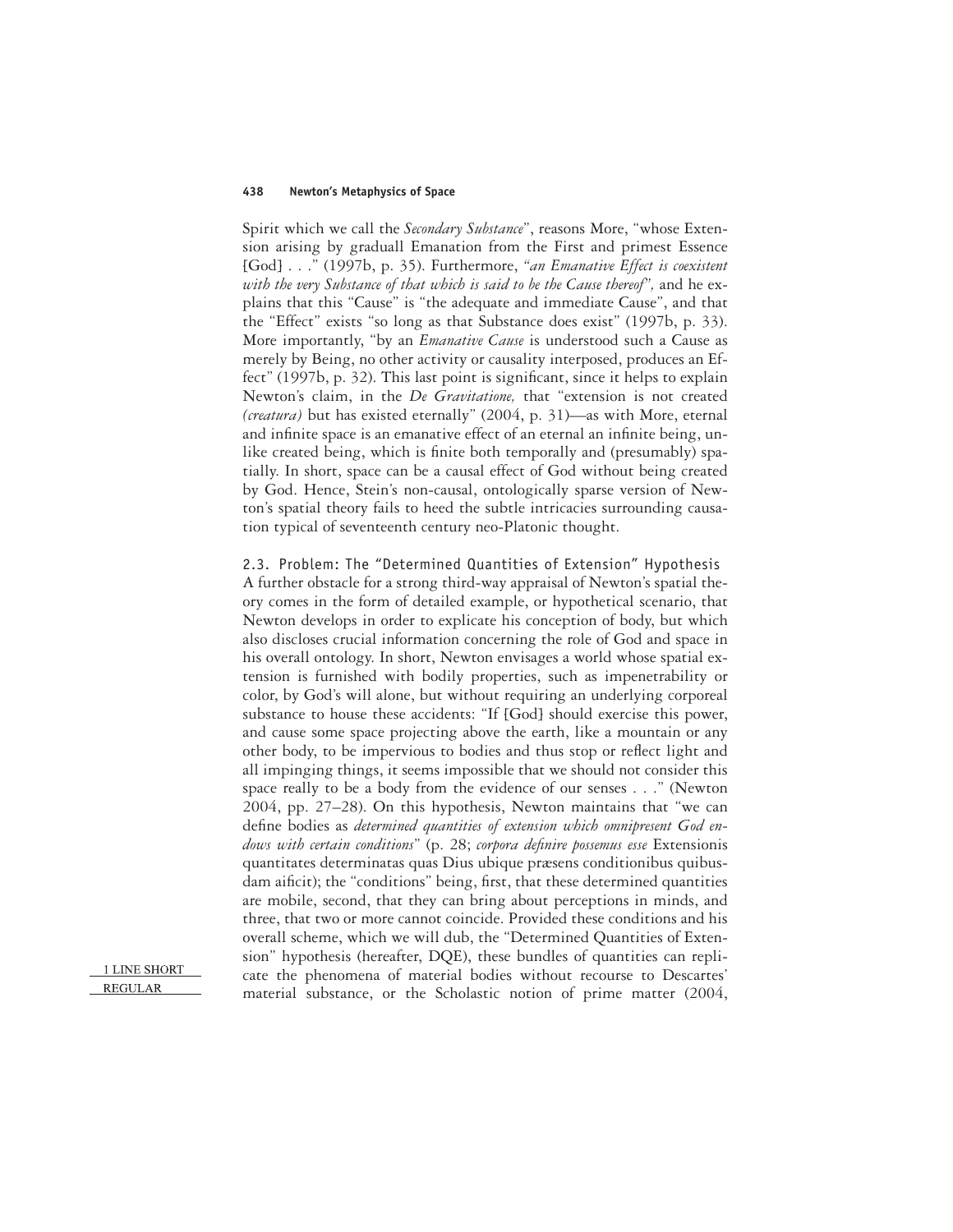pp. 27–31). Since these determined quantities are apparently sustained and moved through the exercise of the divine will alone, Newton offers numerous analogies on the relationship between the human mind and human body, on the one hand, and God's will and determined quantities, on the other, in order to explain his hypothesis:

Since each man is conscious that he can move his body at will, ..., the free power of moving bodies at will can by no means be denied God, whose faculty of thought is infinitely greater and more swift. And for the same reason it must be agreed that God, by the sole action of thinking and willing, can prevent a body from penetrating any space defined by certain limits.  $(p. 27)$ 

Descriptions of this sort reveal the neo-Platonist undercurrent in Newton's spatial philosophy. That is, the numerous analogies that compare God's relationship to space by way of mental content, specifically, the mind's control of the body, is a key feature of neo-Platonist natural philosophy (i.e., the neo-Platonists regard inert matter as incapable of accounting for the full range of material phenomena, and thus they invoke immaterial agents; see, e.g., Garber et al., 1998). Therefore, the very exposition of the DQE hypothesis constitutes a serious obstacle for any strong thirdway rendering of Newton's spatial hypotheses, since a theory that posits material bodies as bits of God's spatial extension is by its very nature thoroughly imbued in traditional ontological (and even theological) speculation.<sup>8</sup>

### 2.4. Problem: Ens Quatenus Ens

Given the preceding discussions, we are in a better position to grasp the meaning of Newton's claim that space is an attribute/affection of "a being

8. It should be noted that Newton qualifies his DQE hypothesis by stating that it is "uncertain", and that he is "reluctant to say positively what the nature of bodies is" (Newton 2004, p. 27). Yet, the DQE hypothesis is the only "model" put forth of his spatial ontology, and it comprises a significant portion of the *De Gravitatione*. Moreover, Newton frequently touts the superiority of the DQE hypothesis in comparison with both the Cartesian and Scholastic alternatives: e.g., "the usefulness of the idea of body that I have described [the DQE hypothesis] is brought out by the fact that it clearly involves the principal truths of metaphysics and thoroughly confirms and explains them" (p. 31). And, as a final summary on this hypothesis, he claims: "So much for the nature of bodies, which in explicating I judge that I have sufficiently proved that such a creation as I have expounded [the DQE hypothesis] is most clearly the work of God, and if this world were not constituted from that creation, at least another very like it could be constituted" (p. 33). Furthermore, all references to God's "extension" in this essay need qualification: it is unclear from the evidence of the texts if Newton did, or did not, accept "holenmerism", which is the view that God is complete in every part of extension, rather than claim that God is extended in the same manner as all other beings (but is simply not physically divisible).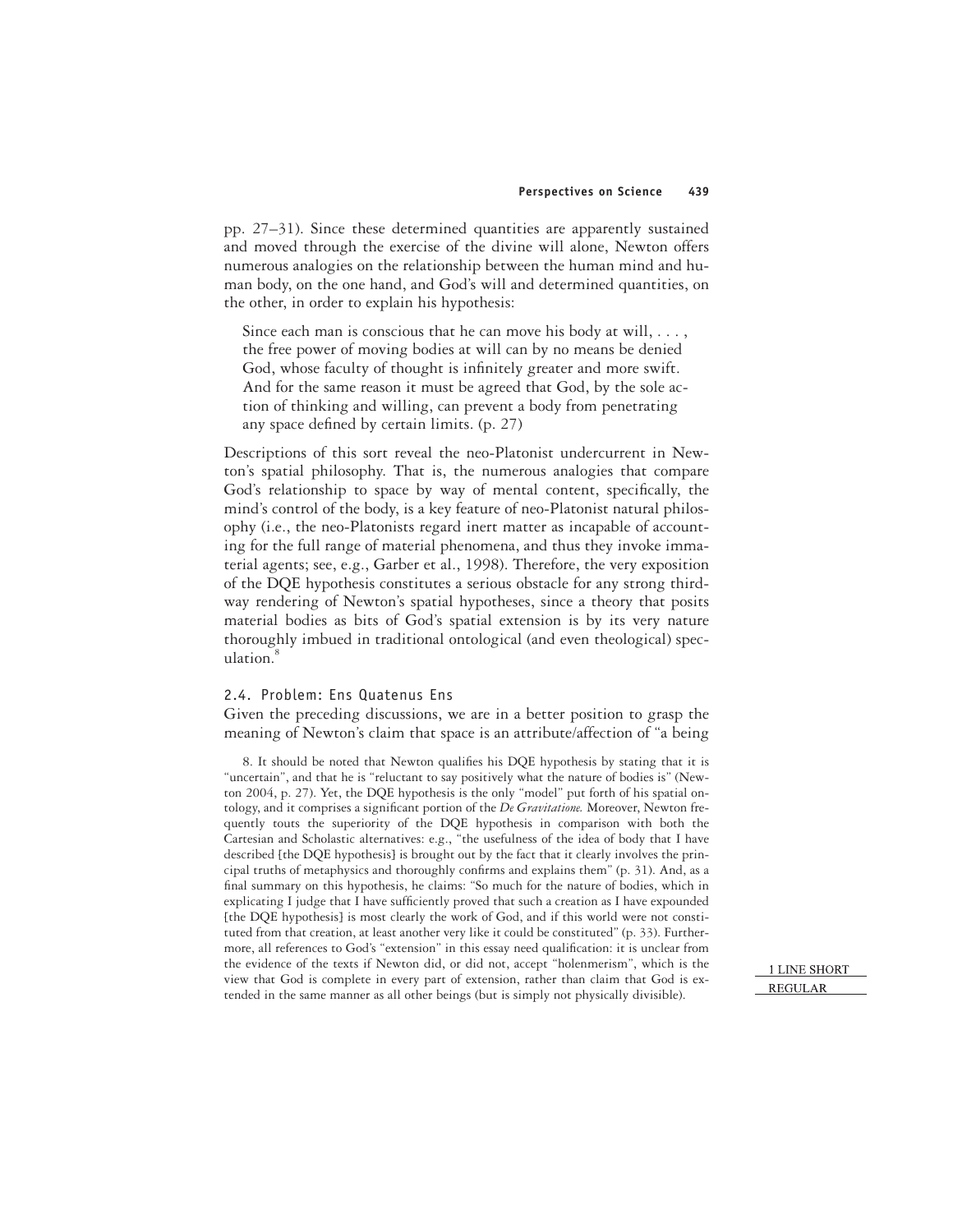just as a being" *(ens quatenus ens)*. First of all, Newton's use of this hypothesis may have been based on a similar line of argument in More's *Enchiridion,* which employs a metaphysics of "being just as a being", and includes his spatial hypotheses: e.g., "the essence of *any being insofar as it is a being* is constituted of amplitude [extension] and differentia [form], which distinguishes amplitude from amplitude" (1995, p. 9; emphasis added).

Now, recalling Newton's famous quote, that "space is an emanative effect of the first existing being, for if any being whatsoever is posited, space is posited" (2004, p. 25), Stein maintains that "the second clause tells us precisely what the first clause *means*" (Stein 2002, p. 269). In addition to the problems raised earlier with respect to Stein's reading of "emanative effect" (section 2.2), this argument also relies on a dubious interpretation of "first existing being", a phrase that appears only once in the *De Gravitatione.* Stein's third-way version of Newton's hypothesis requires that "first existing being" be taken as referring to "any first existing being" (e.g., "if *anything* is posited, space is posited"; Stein 2002, p. 268); but, there are precedents in the earlier Cambridge neo-Platonist literature for employing phrases, like "first existing being", to refer to God alone. In the *Enchiridium Metaphysicum* (1679), More's characterization of infinite space draws upon Aristotle's arguments for the existence of an eternal, immovable "first" substance required to ground the world's lesser, finite, and mutable substances: "That which, however, is the first Being and *receives all others,* without doubt exists by itself, since nothing is prior to that which sustains itself" (p. 59; emphasis added).<sup>9</sup> "First Being" is only applicable to God or a world soul, consequently (although More's makes the novel point that many of the traits of "First Being" also apply to space). Hence, given the evidence provided above, the more plausible interpretation of

<sup>9.</sup> In describing the traits of infinite extension, More notes that "it is necessary that it be immobile. Which is celebrated as the most excellent attribute of First Being in Aristotle" (1995, p. 58). In the *Metaphysics* (Bk. XII,  $1071<sup>b</sup>1-1071<sup>b</sup>10$ ), Aristotle argues that "it is necessary that there should be an eternal unmovable substance. For substances are the first of existing things, and if they are all destructible, all things are destructible" (Aristotle 1984, pp. 1692–1693). See, also the discussion of More's notion of emanative causation in his earlier, *The Immortality of the Soul* (1659), section 2.2 above, which refers to God as "the First and primest Essence" (1997b, p. 35). As disclosed throughout this investigation, Newton likewise demands an infinite, immobile "first existing being" to ground the existence and extension of the lesser, mobile beings. The infinity of space is also necessitated on Newton's view: this will be further explored in section 3.2. On Newton's sources among the Cambridge neo-Platonists and others, see, Westfall 1962, and McGuire 1978a, which references works of More and Charleton. Newton's early notebook, *Quaestiones quaedum Philosophicae* (1661–1665, Cambridge University Library, Ms Add. 3996, folios 88–135), contains evidence that he had at least read both Charleton's *Physiologia* and More's *The Immortality of the Soul.*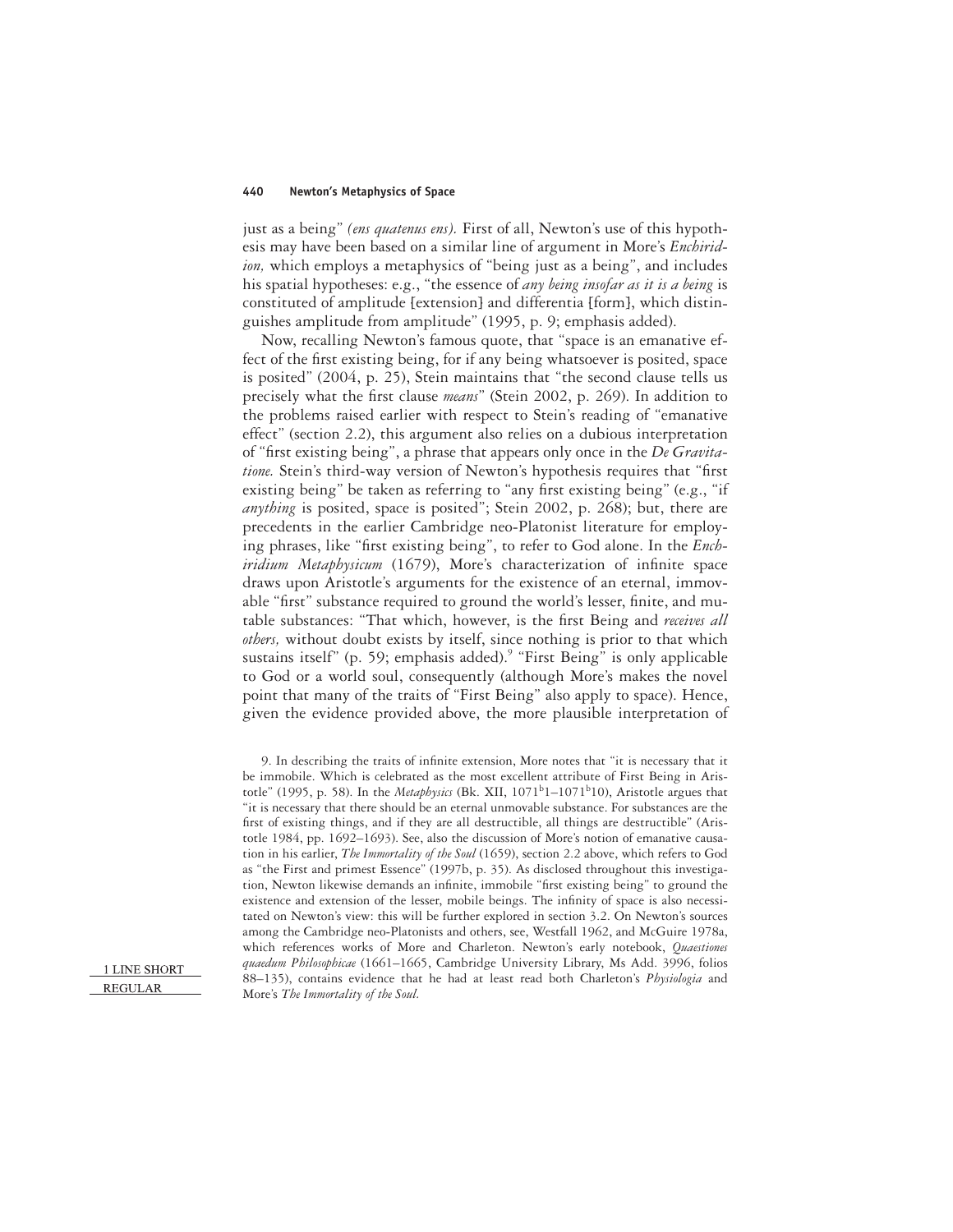the phrase "for if any being whatsoever is posited, space is posited" is that it is not intended to explicate the term "emanative effect"—rather, it is simply another instance of Newton's hypothesis that space is an attribute/ affection of "a being just as a being". Stein's reading conflates the meaning and purpose of two distinct hypotheses, namely, emanative causation and *ens quatenus ens.* One can locate evidence for the separation of these hypotheses, furthermore, in Newton's first use of "emanative effect" in the *De Gravitatione,* where he claims that "[space] is as it were an emanative effect of God *and* an affection of every kind of being" (p. 21, emphasis added) that is, this quotation does not run together space as an "emanative effect of the first existing being" and space as "an affection of every being" (= "if any being is posited, space is posited"), thus raising a serious difficulty for Stein's attempt to use the latter concept to *explain the meaning* of the former.

In order to determine its intended meaning, it would be helpful at this juncture to quote the broader context of Newton's controversial paragraph in full:

Space is an affection of a being just as a being. No being exists or can exist which is not related to space in some way. God is everywhere, created minds are somewhere, and body is in the space that it occupies; and whatever is neither everywhere nor anywhere does not exist. And hence it follows that space is an emanative effect of the first existing being, for if any being whatsoever is posited, space is posited. And the same may be asserted of duration: for certainly both are affections or attributes of a being according to which the quantity of any thing's existence is individuated to the degree that the size of its presence and persistence is specified. So the quantity of the existence of God is eternal in relation to duration, and infinite in relation to the space in which he is present; and the quantity of the existence of a created thing is as great in relation to duration as the duration since the beginning of its existence, and in relation to the size of its presence, it is as great as the space in which it is present. (pp. 25–26)

Whereas the first sentence espouses the *ens quatenus ens* hypothesis, the second and third sentences posit an infinitely extended God, "God is everywhere", and postulate that created minds and bodies are located in, and occupy, this same space (and cannot be nowhere). Specifically, minds are "somewhere", and body "is in the space that it occupies", but, since God is "everywhere", these lesser beings must also partake of God's extension, a point presented quite explicitly later in the paragraph: "the quantity of the existence of God is . . . infinite in relation to *the space in which he is pres-*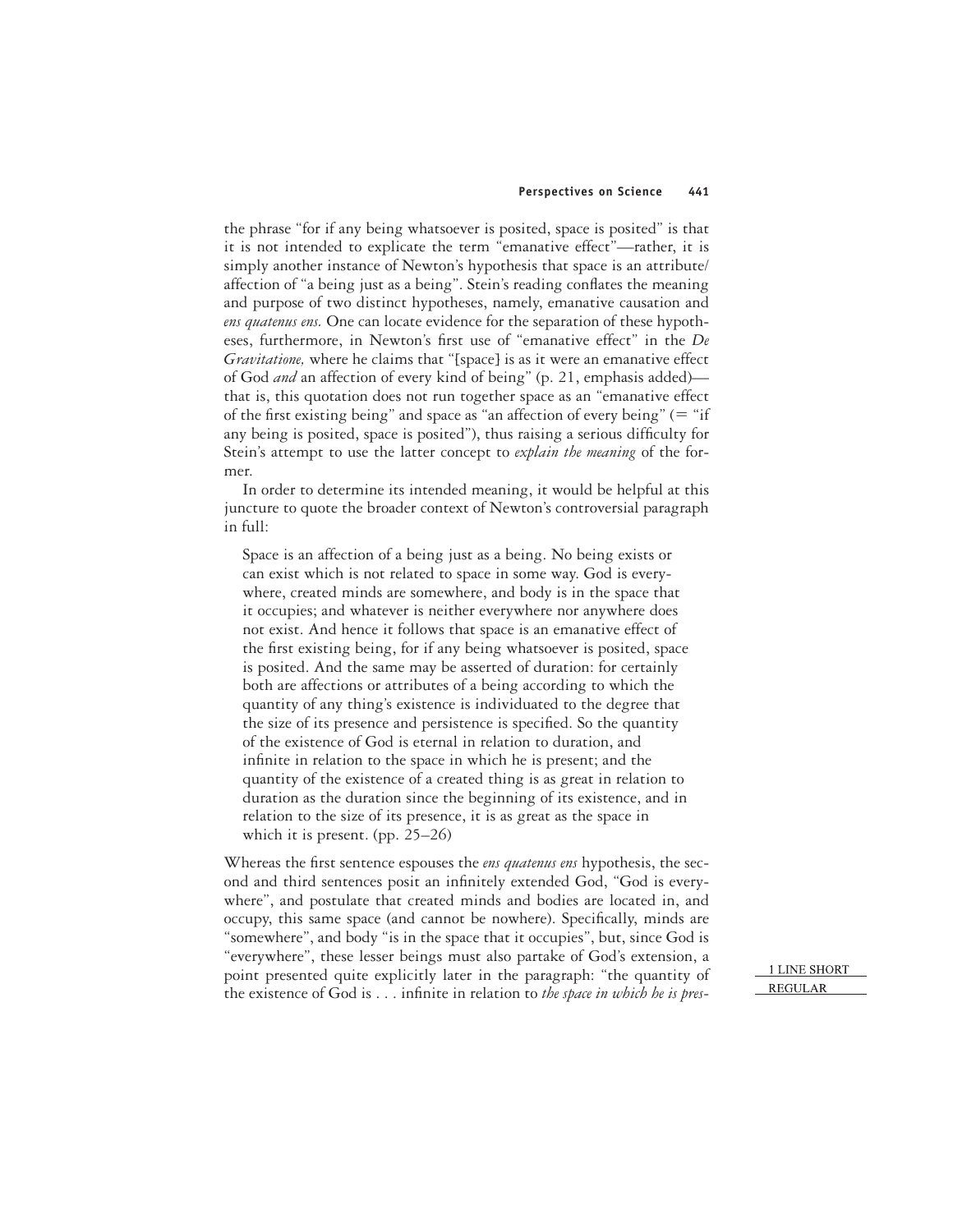*ent*". The fourth sentence makes reference to emanative causation ("space is an emanative effect . . ."), but this much-debated claim begins with the phrase, "And hence it follows that", an important qualification often ignored on the non-substantivalist reading of Newton. This phrase, which relates the content that follows to the previous three sentences, provides evidence for the following reconstruction of Newton's paragraph. In effect, Newton is arguing that, *since* God's extension is infinite, and *since* the other beings reside in this infinite space, "hence it follows that space is an emanative effect of the first existing being, for if any being whatsoever is posited, space is posited"—or, put differently, space must be the emanative effect of an unlimited, omnipresent being ("the first existing being") because all being is extended (via the *ens quatenus ens* hypothesis: "for if any being whatsoever is posited, space is posited"). That is, the remaining finite beings *require* an infinitely extended being to ground the existence of the infinite space in which they reside, which, as disclosed in the final two sentences, also applies to the existence of lesser beings in time. Newton's arguments in this paragraph thus can be seen as similar to More's line of reasoning in the *Enchiridion* (cited above), where an infinitely extended "first Being" secures the extension of all other being: "That which, however, is the first Being and *receives all others*, without doubt exists by itself, since nothing is prior to that which sustains itself" (1995, p. 59; emphasis added). As a result, the clause, "for if any being whatsoever is posited, space is posited", does not explain the meaning of "emanative effect" rather, as an instance of the *ens quatenus ens* hypothesis, this clause provides Newton with the justification for positing space as an emanative effect of an infinite (or omnipresent) "first existing being". As a result, space is not a necessary consequence of the existence of any being, as Stein concludes the entailment, in fact, goes the other way: the existence of any being necessarily presupposes space, and that precondition can only be established by God.

# **3. Newton's Spatial Theory and the Residue of The Substance/Accident Dichotomy**

Thus far, we have examined Newton's theory of space largely from the perspective of a non-substantivalist, strong third-way standpoint, in particular, Stein's (2002) case. As revealed in section 2, the abundant neo-Platonic elements in Newton's spatial theory (emanative causation, the primacy of incorporeal being over corporeal being, etc.; see, Slowik 2007) raise insurmountable obstacles for any strong brand of non-substantivalist interpretation. This exploration of Newton's spatial ontology, moreover, provides the necessary background for a more detailed analysis of several questions first raised in section 1; namely, how the substance/accident di-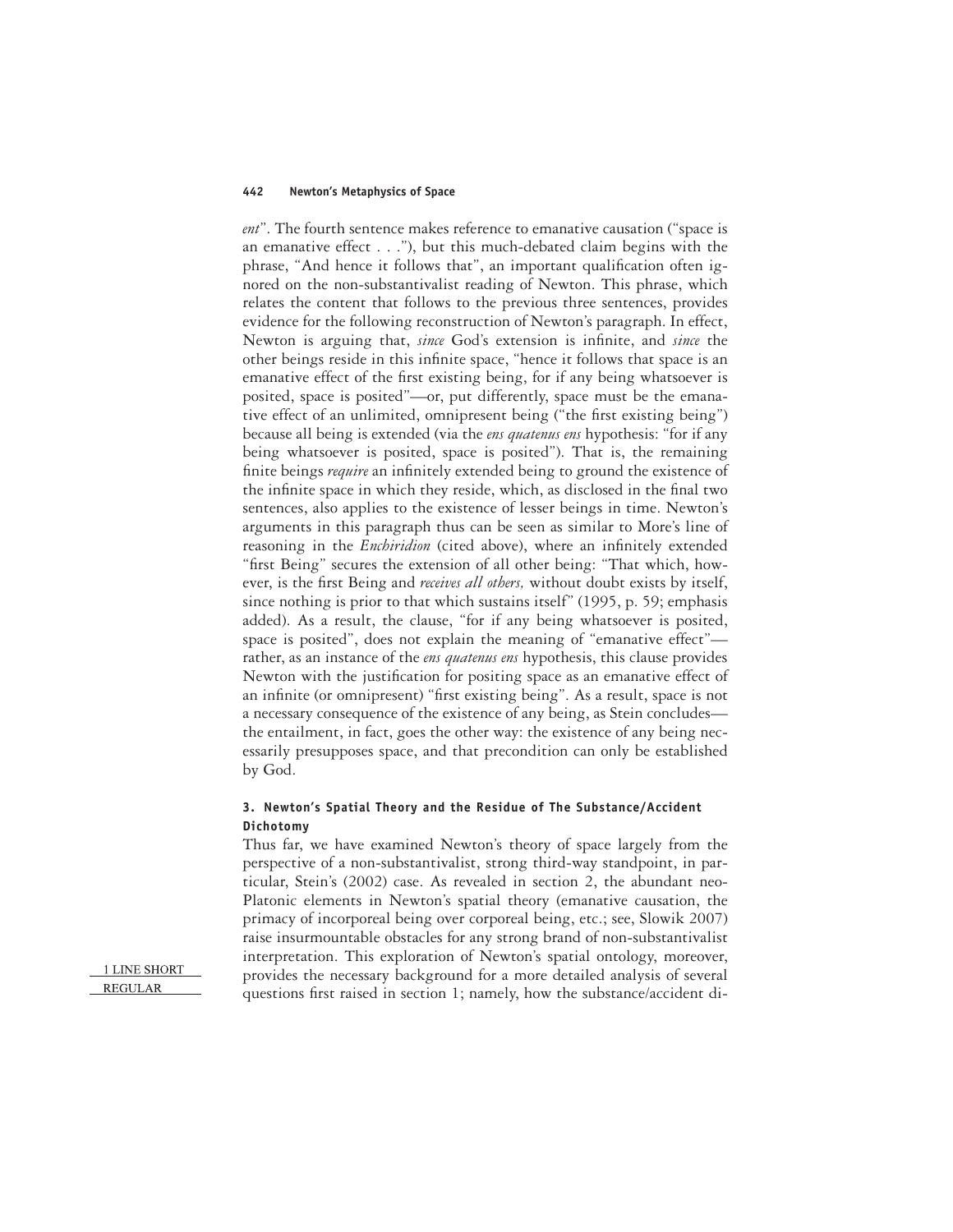chotomy actually factors into Newton's theory, and, how Newton's specific application of this dichotomy affects the potential for a third-way classification of his overall theory of space.

### 3.1. Infinite Space

On the whole, the reasons for Newton's rejection of an accident metaphysics do not effect the larger issues involved with the more radical nonsubstantivalist interpretation of Newton's spatial theory: put briefly, whether space is God's accident or attribute does not change the fact that space is, so to speak, God's "predicate"—and there is nothing in the *De Gravitatione,* or in any of Newton's other works, for that matter, that would suggest that any lesser being can play the role of space's "subject" (including the hypothetical "world soul").<sup>10</sup> Furthermore, while Newton is critical of the idea that space "inheres" in God (see section 2.1), this more limited subject-predicate relationship between God and space remains an undeniably pervasive feature of Newton's natural philosophy. Given our inquiry, a question naturally arises at this point: Is this minimal relationship between God and space—namely, that space is God's attribute, without any sense of inherence—the only concession that Newton makes with respect to an accident/substance ontology? Additionally, what does the rejection of inherence imply for his overall spatial theory? Is the relationship between God and space more analogous to a non-spatial, logical or conceptual association, as opposed to the more spatially biased or suggestive notion of inherence?

An answer to these questions is potentially contained within Newton's endorsement of the infinity of space. In the *De Gravitatione*, he proclaims: "Space is extended infinitely in all directions. For we cannot imagine any limit anywhere without at the same time imagining that there is space beyond it" (2004, p. 23). He subsequently concedes that we cannot imagine the infinity of extension, yet "we can understand it" (p. 23), as he demonstrates by means of a rough geometric proof involving the intersection point of two lines that slowly approach a parallel configuration: "therefore there is always such an actual point where the produced [lines] would meet, although it may be imagined to fall outside the limits of the physical universe", or, as he also puts it, "the line traced by all these points will be real, though it extends beyond all distance" (p. 23). In contrast to Des-

10. Concerning that decidedly neo-Platonic concept of a "world soul", Newton comments that "the world should not be called the creature of that soul but of God alone, who creates it by constituting the soul of such a nature that the world necessarily emanates [from it]" (p. 31). Throughout the *De Gravitatione,* Newton follows standard neo-Platonic doctrine by locating incorporeal beings (spirits, souls) at the top of the hierarchy, with the lower, corporeal world regarded as emanations from these incorporeal beings.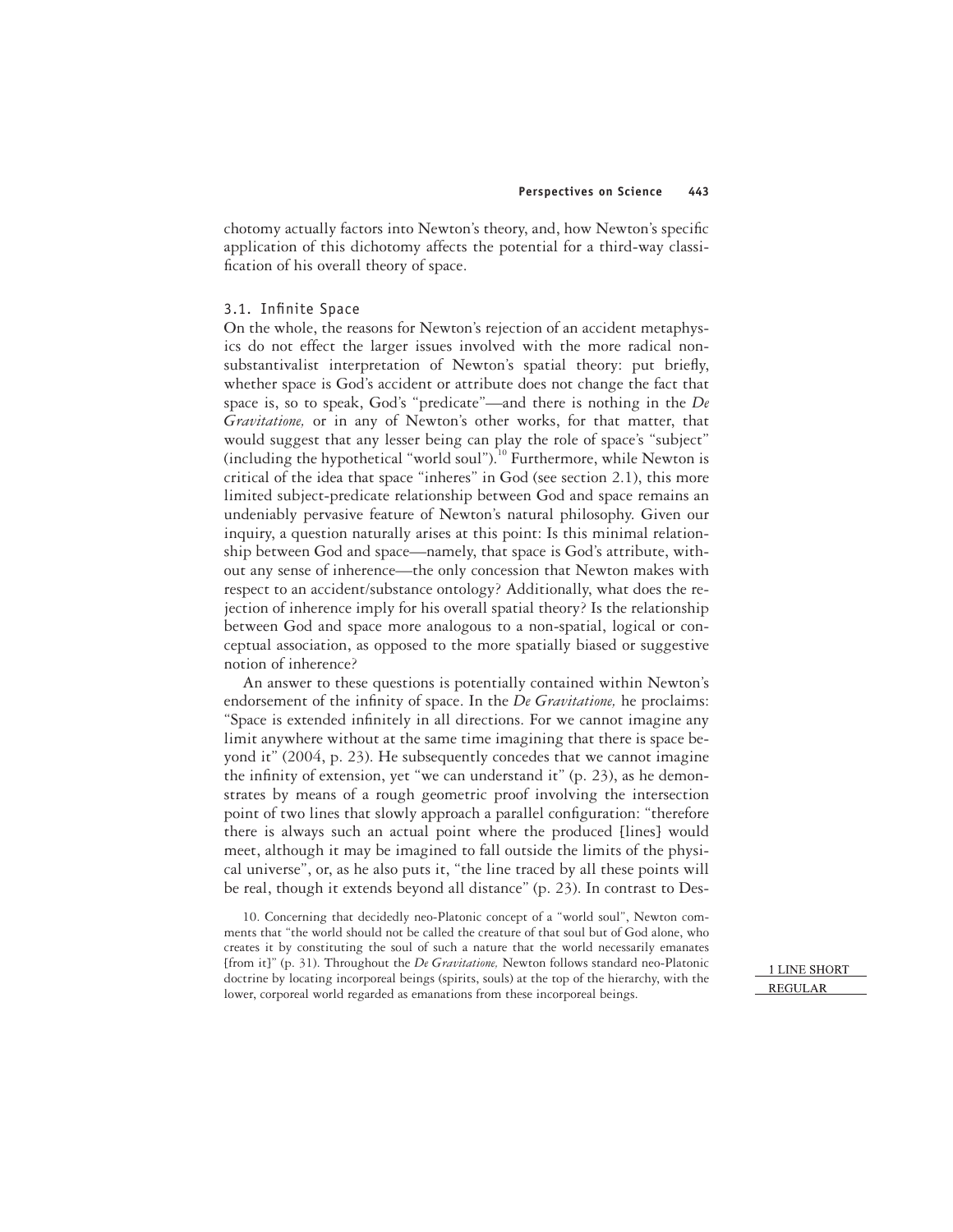cartes, who asserts that space can only be understood to be "indefinitely" extended (which is a negative conception that lacks the positive connotations attached to "infinity"), $^{11}$  Newton claims that we do have a positive idea of infinite extension. Despite human limitations, "God at least understands that there are no limits, not merely indefinitely but certainly and positively, and because although we negatively imagine [extension] to transcend all limits, yet we positively and most certainly understand that it does so" (pp. 24–25). In the *De Gravitatione,* Newton conceives space as actually possessing the geometric figures, relationships, etc., that material bodies only manifest in space: "For the delineation of any material figure is not a new production of that figure with respect to space, but only a corporeal representation of it, so that what was formerly insensible in space now appears before the senses" (pp. 22–23). Accordingly, if we can grasp the infinity of space through geometric reasoning, and geometric relationships or properties actually exist in space, then it would seem to follow that the actual infinity of space is derived from our understanding of the infinity of Euclidean geometry (see, McGuire 1983, pp. 179–188, which reaches similar conclusions). Consequently, Newton's *ens quatenus ens* hypothesis, examined in section 2.4, gains an important qualification in the light of this discovery; namely, if anything is posited, *infinite* space is posited (more on this below).

3.2. Substances/Accidents and Third-Way Theories: An Assessment Newton's reification of an infinite Euclidean space has interesting, if subtle, implications for the substance/accident distinction. While rejecting the notion of inherence, Newton's "space is an attribute of *ens quatenus ens*" hypothesis nonetheless entails that the domain of space is closely tied or restricted to God's domain; in other words, space is infinite *because* God is infinite, an hypothesis that is stated quite clearly in several later works, such as in the 1713 *Principia:* "He endures forever, and is everywhere present; and by existing always and everywhere, he constitutes duration and space" (2004, p. 91). In the earlier *De Gravitatione,* this "congruence", as we may call it, between the ontological domains of both God and space is presented in more detail. He claims that "[space and time] are affections or attributes of a being according to which the quantity of any thing's existence is individuated to the degree that the size of its presence and persistence is specified", whereupon he concludes, "so the quantity of the existence of God is eternal in relation to duration, and infinite in relation to

1 LINE SHORT **REGULAR** 

11. Descartes defines as "indefinite" anything whose limits cannot "be discovered by us", whereas something is "infinite" if we understand that it has no limits at all; Descartes reserves this latter designation for God alone. (Descartes 1976, AT VIII 15)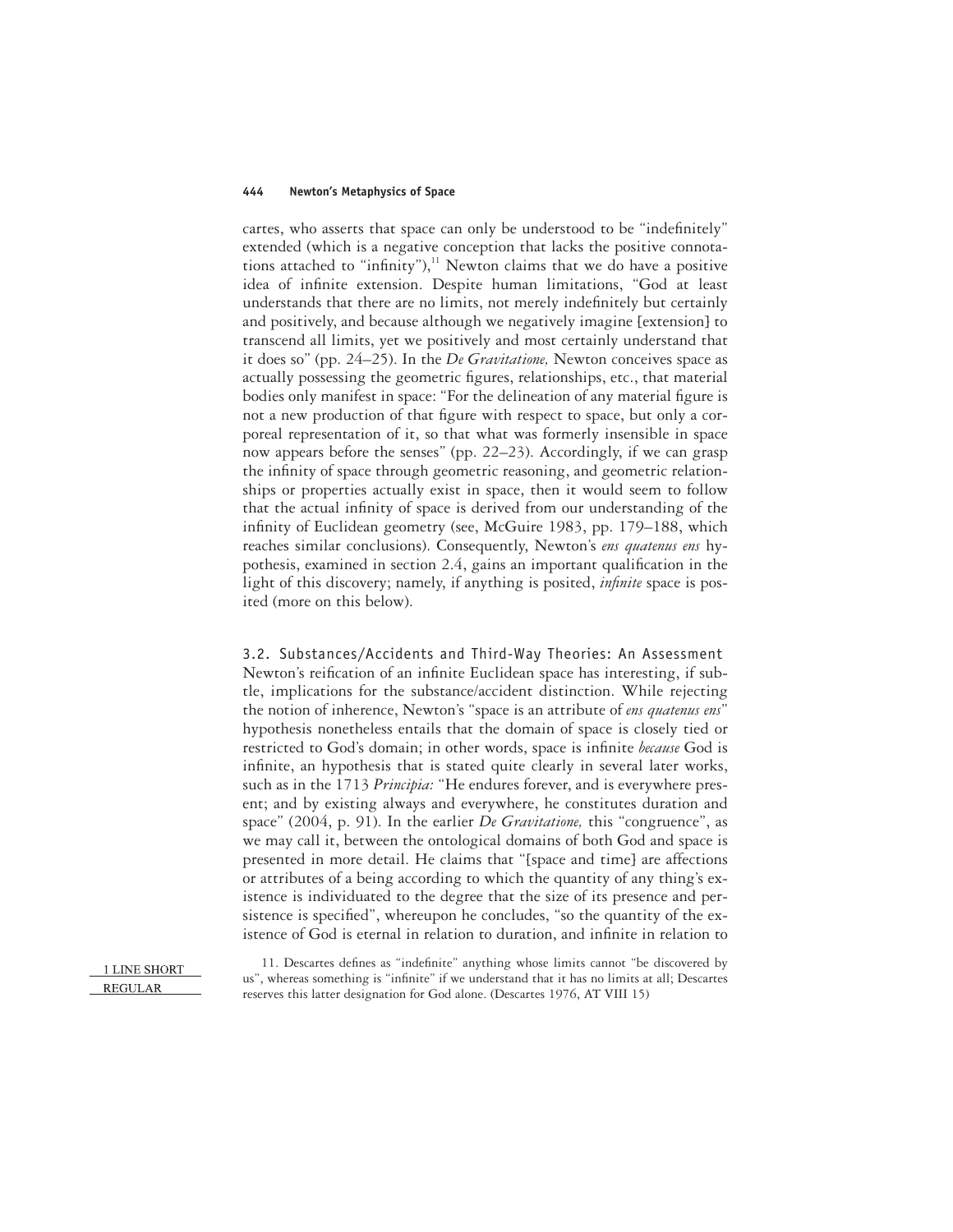the space in which he is present; and the quantity of the existence of a created thing is as great in relation to duration as the duration since the beginning of its existence, and in relation to the size of its presence, it is as great as the space in which it is present" (pp. 25–26). He also adds that "space is eternal in duration and immutable in nature because it is the emanative effect of an eternal and immutable being" (p. 26). Furthermore, God's infinite "quantity of existence" with respect to the attribute space is a "substantial", or actual, presence, and not merely a figurative or "virtual" presence. In a passage from the 1713 *Principia,* which possibly alludes to God's active role in gravity, he contends that "He is omnipresent not only *virtually* but also *substantially;* for action requires substance" (p. 91). Therefore, notwithstanding his repudiation of the substance/accident dichotomy, Newton presupposes a metaphysics of space that closely mimics the dichotomy, save for the notion of inherence. Newton's spatial theory requires a substantial or actual entity to ground the existence of space, and the domain or extent of the former determines the domain of the latter: specifically, space can only be infinite if the entity that provides the foundation for space is infinite (i.e., omnipresent), and, as revealed above, the infinity of space is tantamount to a certain (a priori?) truth on Newton's scheme.

This interpretation of Newton's spatial theory is partially confirmed in a manuscript from the early 1690s, dubbed "Tempus et Locus" by McGuire, where Newton denies the possibility "that a dwarf-god should fill only a tiny part of infinite space with this visible world created by him" (1978b, p. 123). In other words, if space is infinite—as he presumably believes is necessarily the case—then God must be infinite. Furthermore, nowhere does Newton suggest that any lesser being, besides God or possibly a world soul, can ground the existence of infinite space. A finite or infinitely extended material body is not capable of "emanating" infinite space since Newton judges the traits of body to be radically divergent from the characteristics of space: "extension is eternal, infinite, uncreated, uniform throughout, not in the least mobile, nor capable of inducing changes of motion in bodies or change of thought in the mind; whereas body is opposite in every respect" (p. 33). This same point is likewise in evidence in Newton's final use of the phrase "emanative effect", as just quoted above: "space is eternal in duration and immutable in nature because it is the emanative effect of an eternal and immutable being" (p. 26; i.e., the immutable nature of space must come from a similarly immutable being). Finally, given Newton's contention that space is infinite, perhaps necessarily infinite, it seems implausible to suppose that Newton would allow a finite being to "emanate" a finite space (on Stein's rendition of "emanative effect"). In summary, given Newton's contention that space is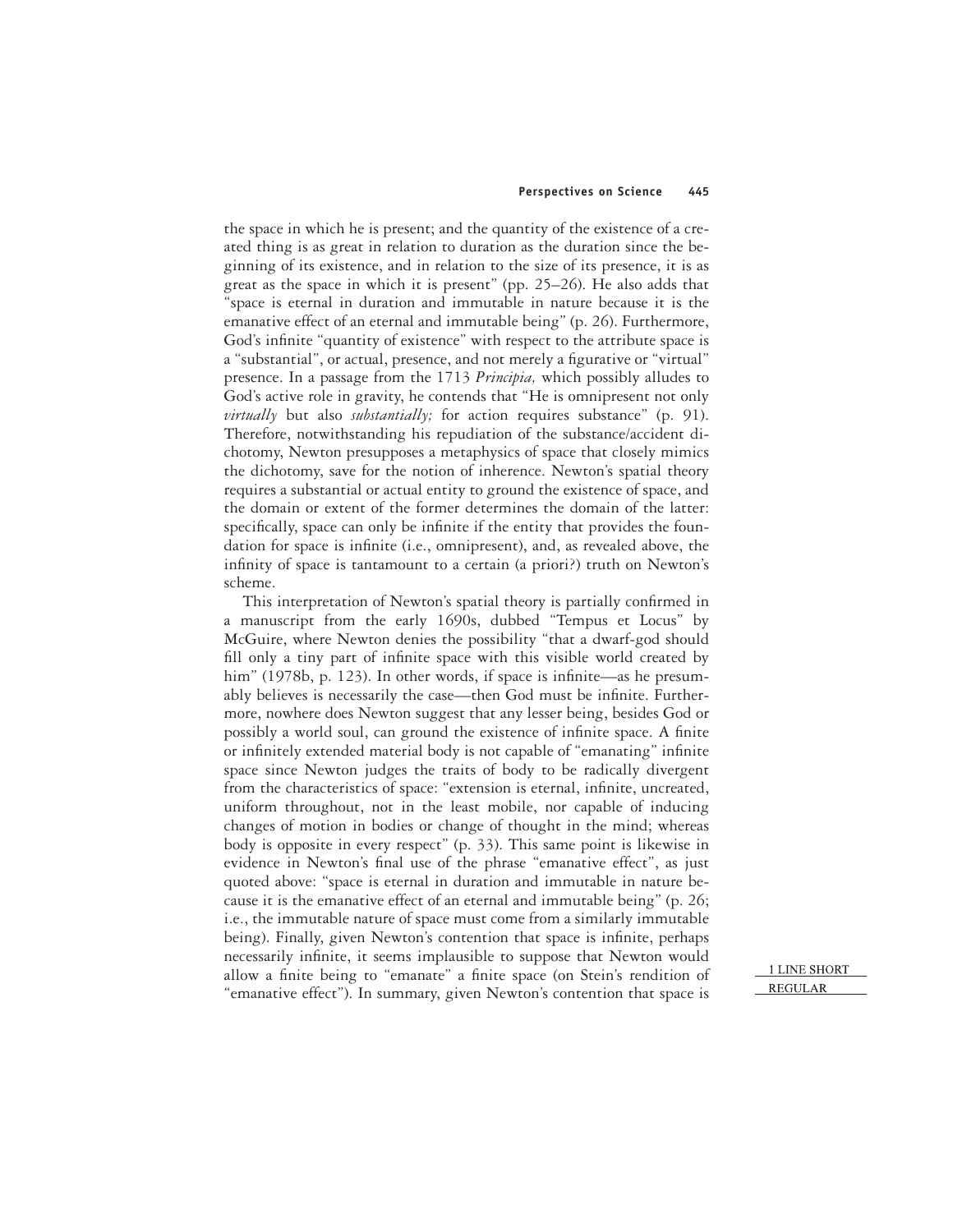an affection/attribute "of a being according to which the quantity of any thing's existence is individuated to the degree that the size of its presence  $\ldots$  is specified" (p. 25), it would seem to follow that a being's spatial attribute must match (or, be congruent with) its "quantity of existence" and the "size of its presence", with these latter terms presumably indicative of more general ontological issues pertaining to a being's very existence.

Newton's tacit utilization of a sort of surrogate substance/accident concept may not at first appear to be a setback for a non-substantivalist interpretation of his spatial theory; yet, if the non-substantivalist's interpretation strives to portray Newton's theory as comparable to third-way approaches to the ontology of space, as discussed in section 1, then Newton's latent form of substance/accident thought does indeed constitute a serious problem. Third-way theories of space, as previously argued, depart significantly from the dichotomy by admitting modal or possible relations, or structures, that transcend the actual relations among the world's actual inhabitants. For example, third-way theories are thus consistent with a hypothetical Stoic universe wherein the structure of space is infinite Euclidean despite a finite ("island") material distribution: A third-way theory can meaningfully entertain, for example, whether space possesses a flat (infinite, unbounded) Euclidean structure, or a spherical (finite, unbounded) non-Euclidean structure, since the foundation of all spatial relations, whether finite or infinite, actual or possible, can be obtained through the existence of a finite number of objects/entities, perhaps only one. Third-way theories do not confine the domain of all spatial relations so as to exactly match the domain of *actually* existing entities—the mere *possibility* of a matter-filled universe (plenum) is enough to classify the space as infinite Euclidean or spherical non-Euclidean for a third-way theorist (since the infinity of bodies in the former case is quite distinguishable from the finite composition of the latter). Substantivalists and strict relationists may spurn these third-way ontologies, of course, since they accept the substance/accident dichotomy; but, as revealed in our investigation, Newton would likely concur in their disparagement of these alternative theories, for he advocates a surrogate form of that dichotomy. Like the substantivalists and strict relationists, Newton's spatial theory necessitates a congruence between the domain of actual existing entities, either corporeal or incorporeal, and the domain of the "attribute" space. In the larger scheme of the ontological classification of spatial theories, consequently, Newton's rebuff of the notion of inherence does not appreciably effect the classification of his own theory, which runs counter to third-way conceptions. $^{12}$ 

### 1 LINE SHORT **REGULAR**

12. There are a class of third-way theories that do not significantly part from the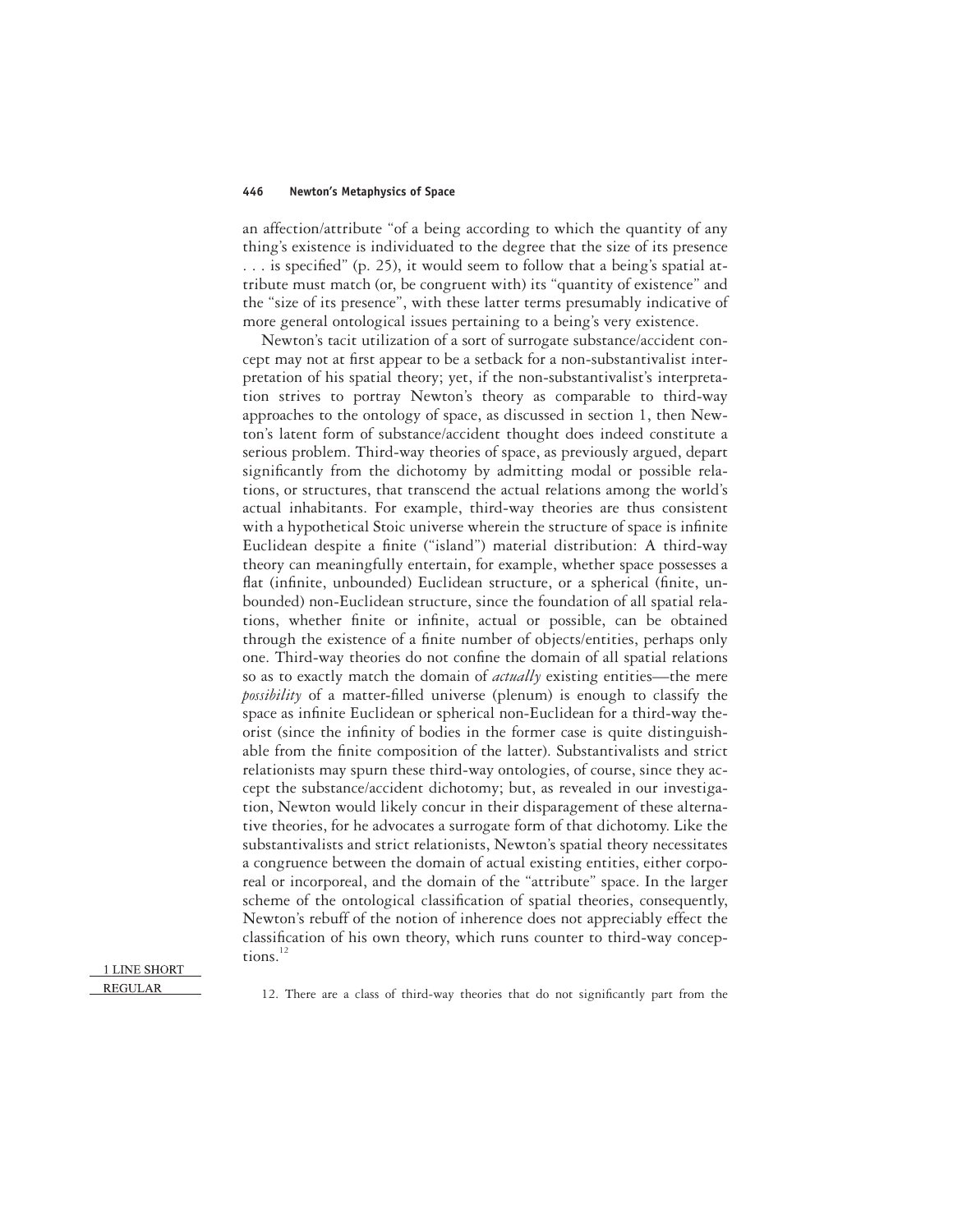### **4. Conclusion: An Important Consequence of Newton's Spatial Ontology**

To recap: our investigation has criticized the more ontologically daring non-substantivalist, strong third-way conception of Newton's theory (while not criticizing the more traditional, epistemological appreciation of the definitions of absolute space as embodied in the weak third-way reading; see section 1). This raises an intriguing question: Did Newton's science benefit in any way from his incorporeal-based, or spirit-infused, spatial ontology, as opposed to his conception of absolute space? As a conclusion to our investigation, therefore, it will be useful to briefly survey a particularly beneficial consequence of Newton's spatial ontology, while leaving aside the purely methodological values of his definitional constructions. Oddly enough, this positive feature is formed by the conjunction of Newton's concept of gravity and the dissolution of the incorporeal/corporeal substance distinction.

Most of the ontological achievements cited by commentators, not surprisingly, concern his empirical approach to the concepts most closely associated with the laws of motion and the theory of gravity, such as his treatment of force; but, once again, these virtues appear to be more methodological than ontological, since the "inner" nature of the causes of material phenomena are largely glossed over for a technically brilliant mathematical treatment of their observable effects (as Leibniz and his fellow Rationalists often complained). Consequently, if we turn to the elements in his theory that represent its true ontological underpinnings, i.e., his theology, then any questions about the benefits of his ontology become questions about the advantages of his conception of God; and, as detailed above, Newton's God is conceived after the manner of a spatially diffused incorporeal being, such that God is substantially present throughout an

substance/accident dichotomy, however, such as the sophisticated relationist interpretation of spacetime in the works of, say, Dorato (2000) or Dieks (2001). By conceiving the metric field of General Relativity in the manner of a physical field, it thus follows trivially that the domain of spacetime, i.e., metric field, is congruent with the domain of physical fields (and thus the substance/accident distinction can be claimed to have been upheld via their congruent domains). Stein (2002, p. 286) also mentions the possibility that Newtonian gravity can be conceived as a field, as did Koyré (1957, p. 214), since gravity's effects permeate all of space. Thus, Newton's theory might obtain a third-way classification by a similar congruence of God (or gravity) and space. Unfortunately, if Newton's theory acquires a third-way designation by this means, then the plethora of earlier theories that also posit a God-infused space, from Plotinus to More, would also obtain this same third-way label, as would any theory that links the domain of material phenomena with the domain of spatial extension (like Descartes')—and this, of course, would trivialize the third-way classification since nearly all spatial hypotheses would now count as third-way. In short, the theories of Dorato, Dieks, et al. are merely consistent with the substance/accident distinction, but it is not a necessary requirement of their theories.

**<sup>1</sup> LINE SHORT REGULAR**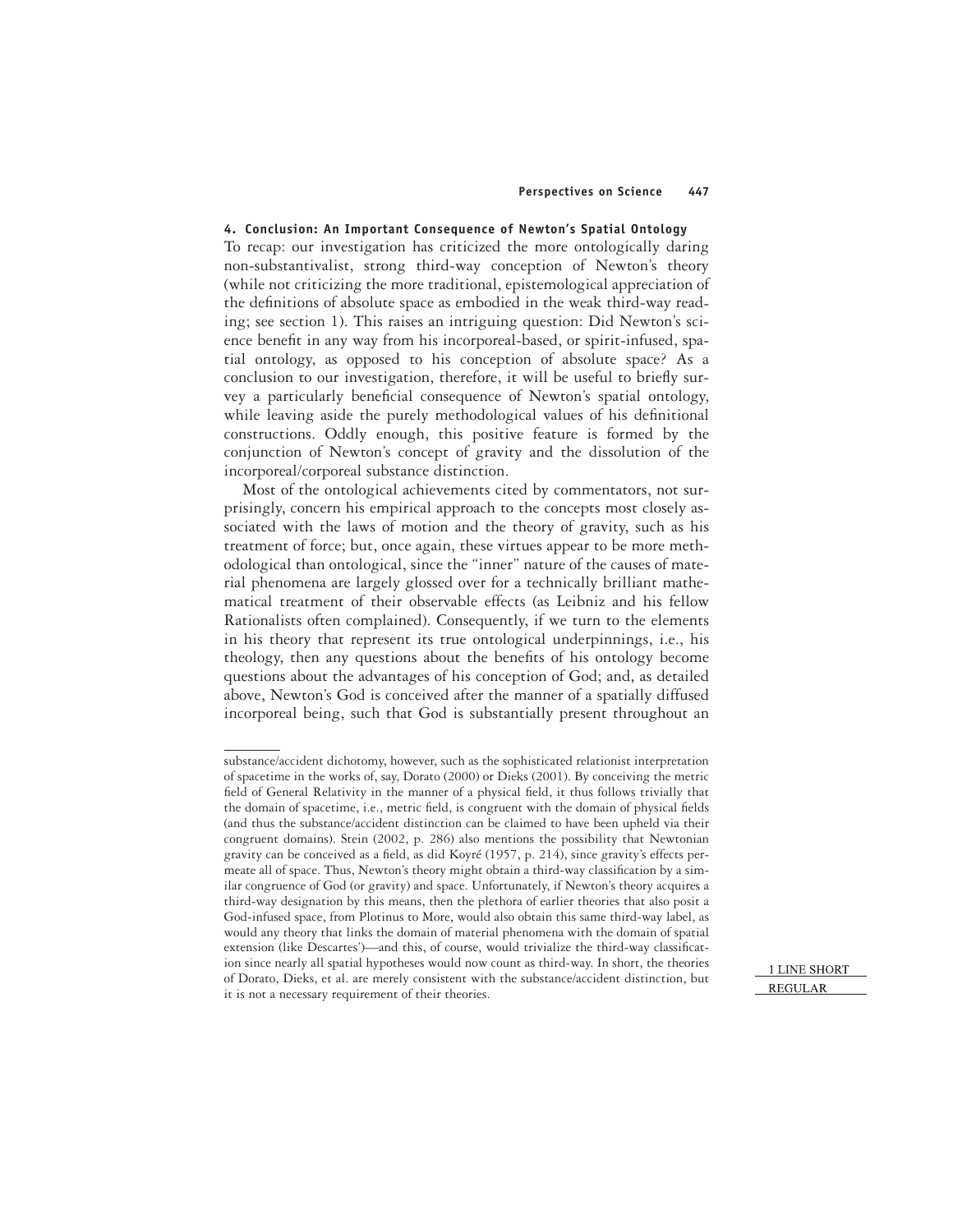infinite Euclidean space. Most natural philosophers would likely regard this notion of God as both crude and superfluous, perhaps a throwback to a more primitive manner of conceiving God.

Ironically, Newton's theology exhibits some significant advantages when viewed within the context of the "mechanical" philosophy, especially when Newton's approach is contrasted with the theology of his Rationalist competitors, such as Descartes or Leibniz, who also advocated mechanistic explanations. Whereas Descartes' God, for example, does not selectively intervene in the operation and governance of the world's various physical events (since the perfection of the original creation eliminates the need for the future mending of any specific system), it is well-known that Newton did entertain the possibility of an "immaterial agent" in gravity, if not God's direct participation.<sup>13</sup> What ensues from these diver-

13. Roughly, the mechanical view attempts to explain physical phenomena by exclusive appeal to deterministic laws that govern the motion and impact of material bodies, such that non-material forces or influences are prohibited. Since Newton's underlying ontology is essentially immaterial, the popularity of the mechanical philosophy in his own day thereby posed a persistent challenge to his neo-Platonism. Yet, Newton was instinctively inclined towards mechanical (or, at least, anti-action-at-a-distance) explanations throughout his own work in physics, as is evident from his attempts to locate a mechanism to account for gravity: e.g., his speculative aether (see, Newton 1978, p. 181). In the Correspondence with Bentley (11 February, 1692/3), he argues: "It is inconceivable that inanimate brute matter should, without the mediation of something else, which is not material, operate upon and affect other matter without mutual contact, as it must be, if gravitation in the sense of Epicurus, be essential and inherent in it. . . . That gravity should be innate, inherent, and essential to matter, so that one body may act upon another at a distance through a vacuum without the mediation of anything else, by and which through their action and force may be conveyed from one to another, is to me . . . an absurdity,... Gravity must be caused by an agent acting constantly according to certain laws; but whether this agent be material or immaterial, I have left to the consideration of my readers" (2004, pp. 102–103). As argued in Henry (1994), Newton's reference to a possible "immaterial agent" need not be God or any spiritual being acting directly on bodies, but could be simply an unknown non-mechanical process (akin to alchemy?) that God has superadded to matter. McGuire (1968) discloses Newton's dissatisfaction with the specific type of spiritual forces/agents used by More to explain natural phenomena, although the evidence dates from 1714/1715, which is long after the *De Gravitatione:* "The notion of an unreflecting intermediary which blindly performed Divine edicts, struck Newton as not only an ontological extravagance, but as scientifically impotent . . ." (p. 212). Yet, as McGuire also points out, "Newton did not accept the strict dualism which stated that a thing must be either material or immaterial. . . . The vivifying effects of chemical spirits merged imperceptibly in Newton's world, through a chain of gradations into the spiritual realm" (p. 213); and, "[Newton's forces] . . . seem to occupy a twilight zone between the corporal and the incorporeal" (p. 212). Needless to say, this tendency to "blur" the distinction between the corporeal and incorporeal (as we have dubbed it) is clearly evident in the *De Gravitatione,* and is indicative of Newton's imbibed neo-Platonism.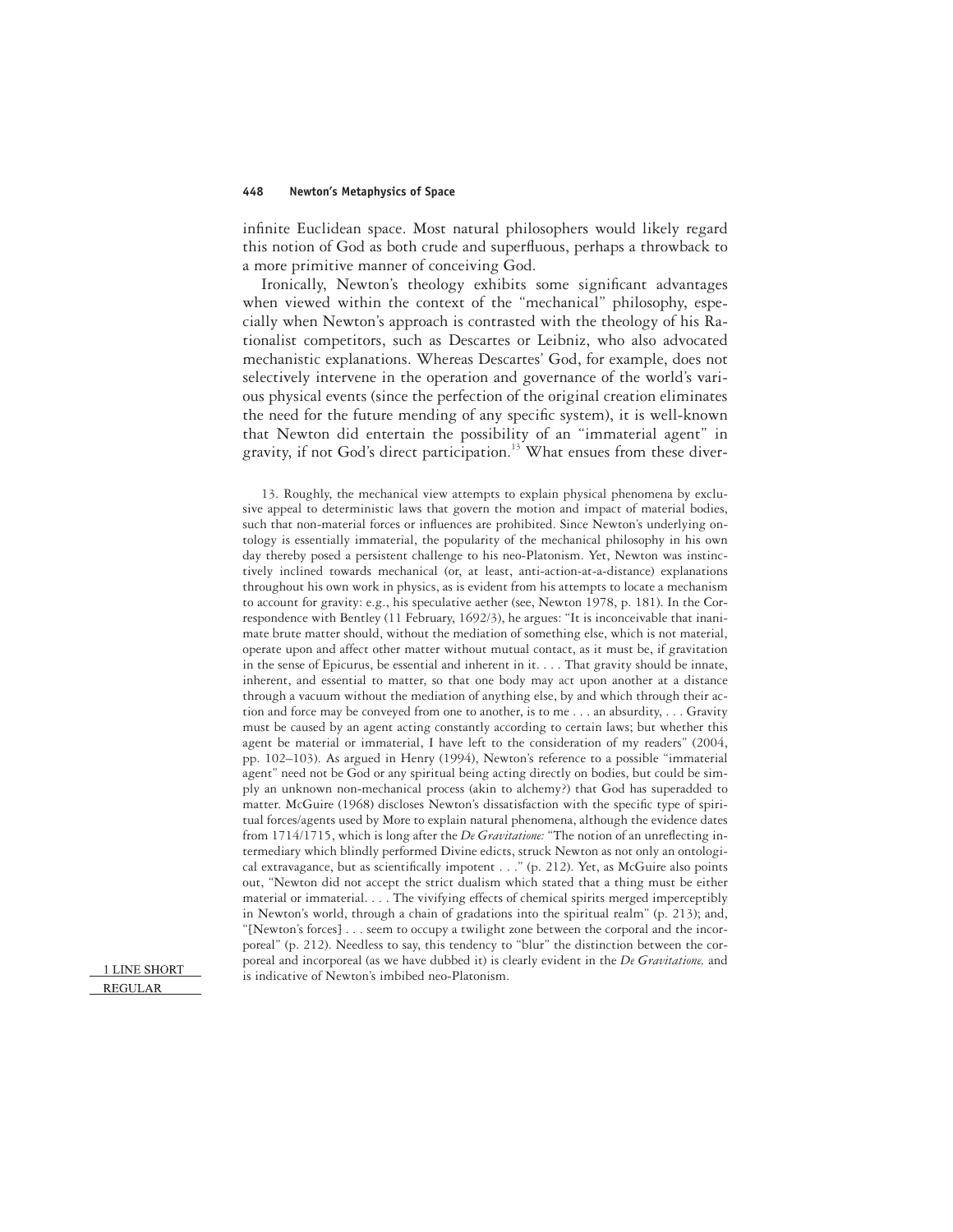gent attempts to provide a sort of theological foundation for physics are quite intriguing. Given Descartes' non-participatory role for God (leaving aside the general issue of occasionalism, of course), any difficulties in reconciling his fundamental physical laws and hypotheses with empirical evidence must be forestalled by employing further mechanical hypotheses, usually at the unobservable level of minute particle interactions. For instance, the abundant evidence that apparently disconfirms Descartes' conservation law for the quantity of motion is explained away by invoking a set of ideal conditions that, allegedly, are often unmet at the level of macroscopic bodies (see, Slowik 1996). Descartes' laws and conservation principle are God-ordained, needless to say, but the working-out of the details, especially as regards accommodating empirical evidence, can only be achieved by positing more and more mechanical hypotheses. The result, of course, is a baroque system of physical mechanisms and hypotheses that often appear ad hoc, if not outright implausible and mutually inconsistent.

Newton's physics, on the contrary, is free of these complications since his concept of an omnipresent "immaterial agent" can apply, quite literally, any local forces or causes mandated by his physical system. Gravity, in particular, requires the repeated application of an (instantaneously acting) force to, say, keep the planets within their orbital paths, yet no material mechanism, such as his proposed aether, was detected in the vast emptiness of space, nor were any such mechanisms seemingly constructible. Newton solves this problem by appealing to an omnipresent immaterial "mechanism" (which may be God or an unknown non-mechanical process superadded to matter) that can supply the needed local action directly, and thereby preserve a general commitment to the mechanical philosophy's ban on action-at-a-distance causes/forces as regards matter's essence (see endnote 13). Given God's non-participatory role in physics, the Cartesians required a host of unobservable particles and mechanisms to explicate gravity, and thus they inevitably complicated their physical theory by invoking an ever more complex lower level of further mechanical hypotheses. Newton's active God, in contrast, could either supply the needed immaterial agent or serve the role of these elaborate mechanisms straightforwardly—and this, in hindsight, had the beneficial side-effect of allowing Newton to concentrate his full attention to the observable level of bodily behavior without worrying about the metaphysics of their underlying causes (see, Westfall 1971, pp. 398–399, who makes a similar point). Specifically, since the processes involved in a local *immaterial* cause are unknown, but not its effects, Newton could devote his full attention to harmonizing his mathematical apparatus with the local force *effects* of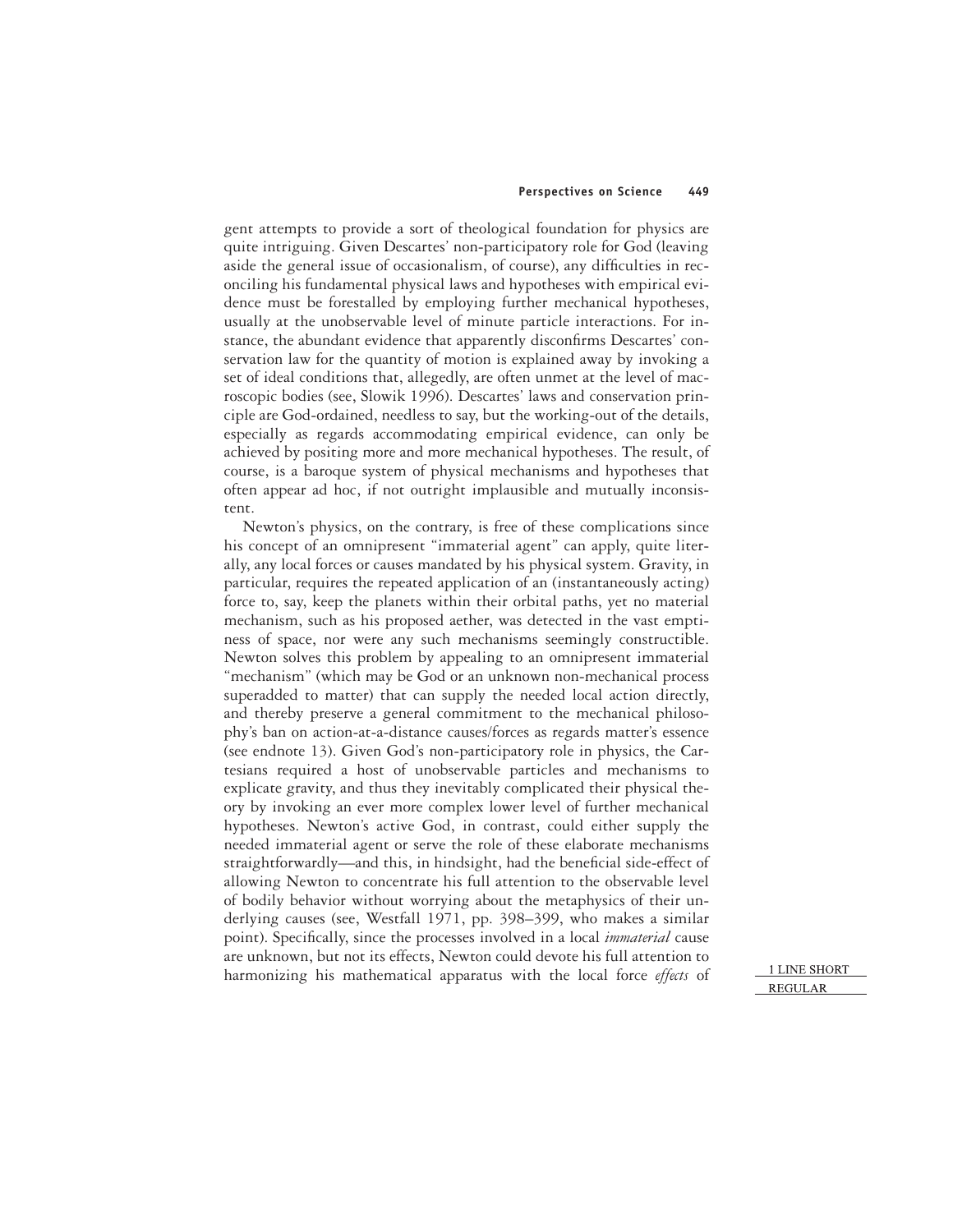gravity. By deploying their ever more successful mathematical techniques to, say, account for the recalcitrant orbits of various planets, Newton and his predecessors would ultimately acquire a series of remarkable achievements in reconciling the empirical evidence with the basic tenets of Newtonian natural philosophy; a success, moreover, that would assist the Newtonians in the long-run by securing a significant empirical foundation and argument for the reality of such unknown, "occult" *causes.* This is not to suggest that Newton's mathematics does not provide information or knowledge, possibly inductively, on the causes of material phenomena; rather, the simple point is that Newton's approach need not explicate these causes prior to the application of mathematics (see, Ducheyne 2005, on the role of mathematics vis-à-vis causal knowledge). Newton's Cartesian and Leibnizian detractors, on the other hand, insisted that a corporeal mechanical explanation for the cause of gravity be obtained *first*; for, as Descartes had earlier commented in connection to Galileo's mathematical treatment of physical phenomena (1638 Mersenne): "without having considered the first causes of nature, [Galileo] has merely looked for the explanations of a few particular effects, and he has thereby built without foundations" (Descartes 1976, AT II 380). The search for foundations is indeed an important aspect of physics, but, with the full benefit of hindsight, a systematic mathematical construction that incorporates and accounts for the observable effects of gravity was what was desperately needed at this point in the historical development of the discipline.

Furthermore, Newton's metaphysics possesses a decided advantage over the earlier neo-Platonist theories, such as More's, that also posit an incorporeal basis for gravity. This advantage likely resides in Newton's reluctance to classify spatial extension as "incorporeal", a description that More and the other Cambridge neo-Platonists unproblematically endorse (see endnote 14). The rationale for Newton's reluctance to employ the "incorporeal" designation probably derives from his concerns regarding the concept of substance, specifically, the division between corporeal and incorporeal substance. As hinted at in section 2, the *De Gravitatione* denies the Cartesian distinction between material and immaterial substance. Newton argues that "if extension is eminently contained in God, or the highest thinking being, certainly the idea of extension will be contained within the idea of thinking, and hence the [Cartesian's complete] distinction between these ideas will not be such that both may fit the same created substance, that is, but that a body may think, and a thinking being be extended" (p. 31). As regards the Scholastic bare substance/substantial form dichotomy, Newton proposes that, by rejecting the corporeal/incorporeal dichotomy among substances, the distinction among corporeal and incorporeal attributes is also undermined: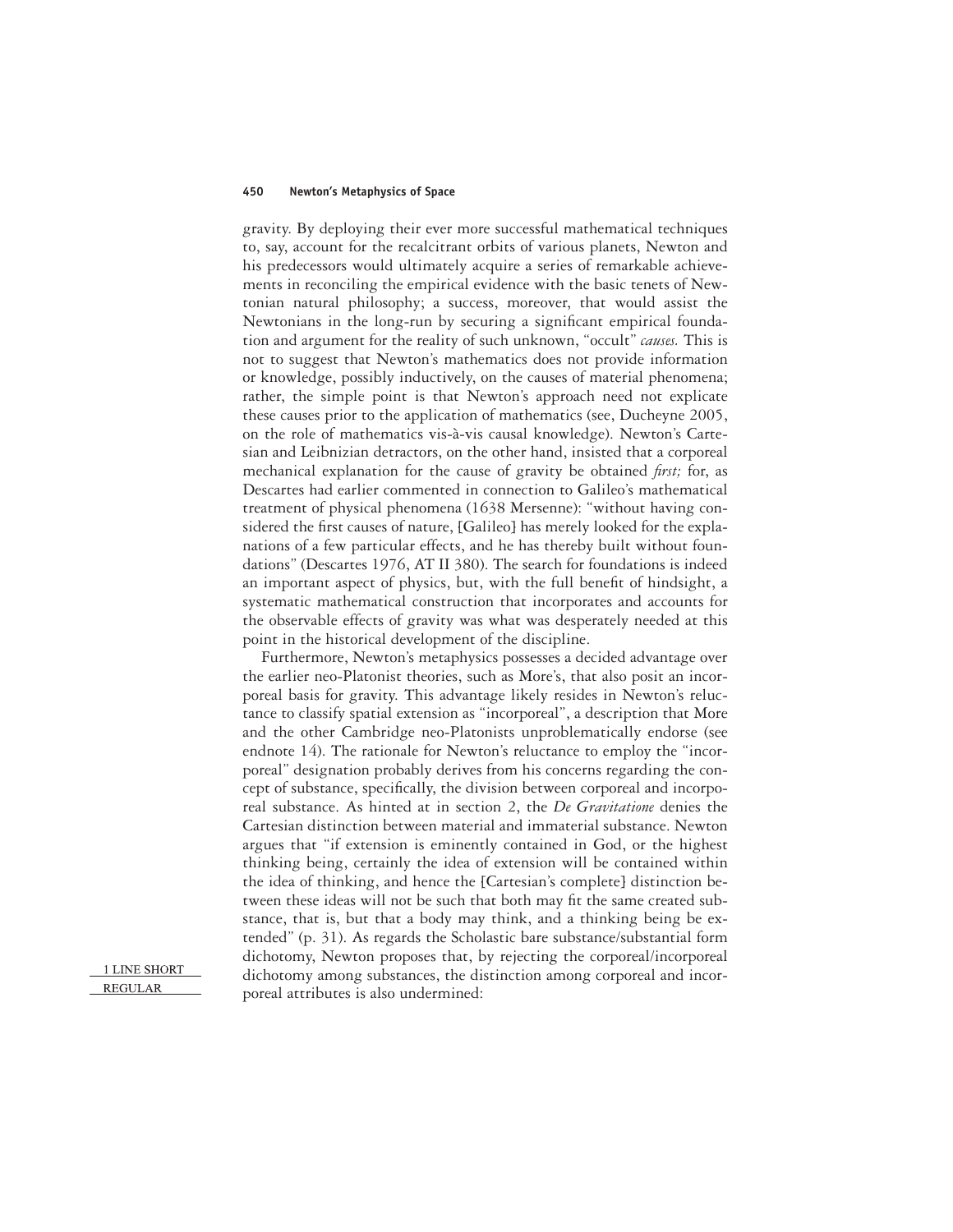If we adopt the common idea (or rather lack of it) of body, according to which there resides in bodies some unintelligible reality that they call substance, in which all the qualities of the bodies are inherent, this (apart from its unintelligibility) is exposed to the same problems as the Cartesian view. Since it cannot be understood, it is impossible that its distinction from the substance of the mind should be understood. For the distinction drawn from substantial form or the attributes of substance is not enough: if bare substances do not have an essential difference, *the same substantial forms or attributes can fit both*, and render them by turns, if not at one and the same time, mind and body. (pp. 31–32; emphasis added)

Accordingly, since extension is an attribute of both mind and body for Newton, there is no longer any need for More's classification of spatial extension as incorporeal. On Newton's estimation, space is simply God's attribute, an attribute that generically applies to all types of being, including both the corporeal and incorporeal, since all being emanates from God. Finally, despite his judgment that God is more akin to a mind-like, incorporeal substance, Newton's aversion to the very idea of substance is so great that he even considers the possibility that God's attributes can be conceived without a corresponding notion of God's substance: "if we should have an idea of that attribute or power by which God, through the action of his will alone, can create beings, we should readily conceive of that attribute as subsisting by itself without any substantial subject and [thus as] involving the rest of his attributes" (and spatial extension, of course, is one of God's attributes; p. 33).

Given Newton's largely dismissive attitude towards the metaphysics of substance, along with its corresponding sharp distinction between corporeal and incorporeal substances, there is, accordingly, some room in his natural philosophy for the judicious use of incorporeal local causes to explain material phenomena (especially when there are no apparent local corporeal sources to explain these effects). Since there is no difference *in substance* between the corporeal and the incorporeal, the conjunction of an incorporeal cause and a corporeal effect does not constitute as great an ontological hurdle for Newton as it would for those who do invoke a corporeal/incorporeal dichotomy among substances. The immaterial cause of gravity was likewise defended by More; but, unlike Newton, More accepted a distinction between corporeal and incorporeal substance, and thus the alleged causal interaction among these substances would seem to comprise a much bigger problem for More than for Newton.<sup>14</sup>

14. More argues for the incorporeal nature of gravity in the *Enchiridium,* chap. XI (see, Gabbey 1990). More's belief that space is incorporeal stems from his idea that the dimen-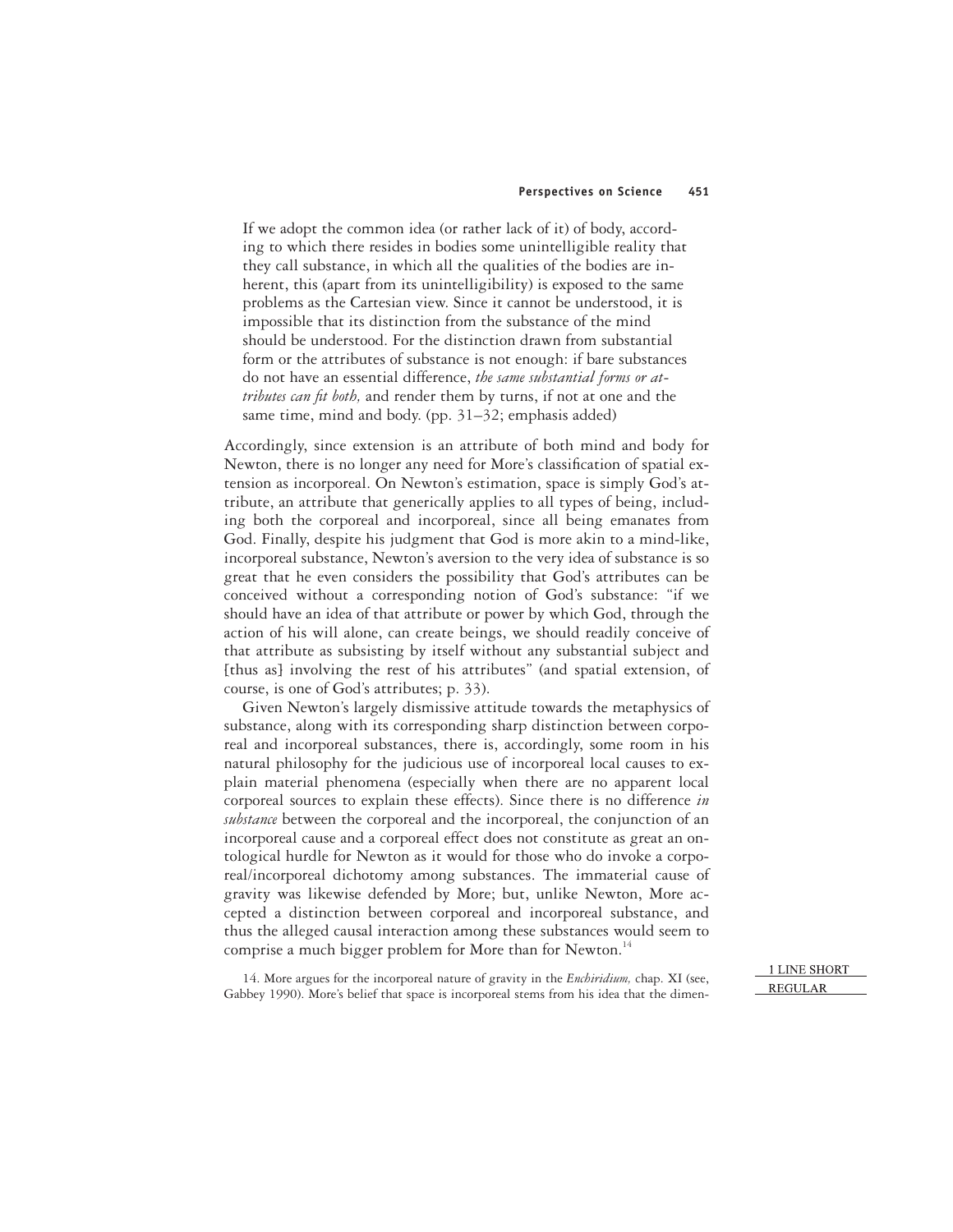Newton's concept of God, therefore, is much like the Creationist's "God of the gaps". The Creationist attempts to reconcile theology with cosmology by confining God's creative act to an ever more shrinking domain of physical events that either remain unexplained or offer some opening for theological speculation (such as in the modern debate over the cause of the Big Bang). Newton hopes to placate the anxieties of the mechanical philosophers in an analogous fashion, i.e., by positing an immaterial source for the observable gravitational effects that are encompassed within his "rational mechanics" (from the preface to the *Principia:* "*rational mechanics* will be the science, expressed in exact propositions and demonstrations, of the motions that result from any forces whatever and of the forces that are required for any motions whatever", 2004, p. 41). Consequently, Newton's "God of the (rational mechanical) gaps", as we may dub it, can be viewed as complementing, or a component of, his famous "I feign no hypothesis" response to the cause of gravity in the *Principia's* 1713 General Scholium (2004, p. 92). In short, immaterial causes are unknown, therefore, until experimental and observational evidence is brought forward (if indeed it is possible), we can feign no hypotheses on their mode of operation. To summarize, Newton's spatial ontology displays, arguably, two noteworthy traits: first, it fortuitously channeled the mechanist's interests away from the unobservable causes of gravity and towards their observable effects, and, second, it rendered an immaterial basis for gravity more plausible by denying a sharp corporeal/incorporeal substance dichotomy. It is principally in these two respects that Newton's spirit-infused ontology of space boasts a significant advantage over his

sions of space, like spirit, "penetrate" the dimensions of corporeal substance (More 1995, pp. 123–124; and, see, Charleton 1654, p. 68). In addition, while More retains a distinction between corporeal and incorporeal substances, he strives, also like Newton, to minimize the distinction between the two: In the *Enchiridium,* More argues that *"matter is not from itself, since it is not necessary and, therefore, that there is some immaterial principle from which it exists"* (1995, C.IX, Sec.10, p. 76). This suggests that Newton may have derived his tendency to downplay the differences among substances from More's similar approach, although the dependence of the corporeal on the incorporeal is a common neo-Platonist conception (and Newton clearly makes a more determined effort to blur the difference between the incorporeal/corporeal than does More). Given that More (and Charleton) incorporate two types of extension, i.e., an incorporeal extension that penetrates corporeal extension, in their respective natural philosophies, it follows that Newton's DQE hypothesis is more parsimonious since it employs only one, namely, the divine attribute of extension. Although beyond the bounds of this essay, also relevant to the discussion in this section is the question of Newton's theological voluntarism (roughly, the role of God's will over material affairs, as opposed to his intellect). As argued in Harrison 2002, however, there is a general uncertainty about the content of this thesis, and who held it, among seventeenth century natural philosophers, including Newton.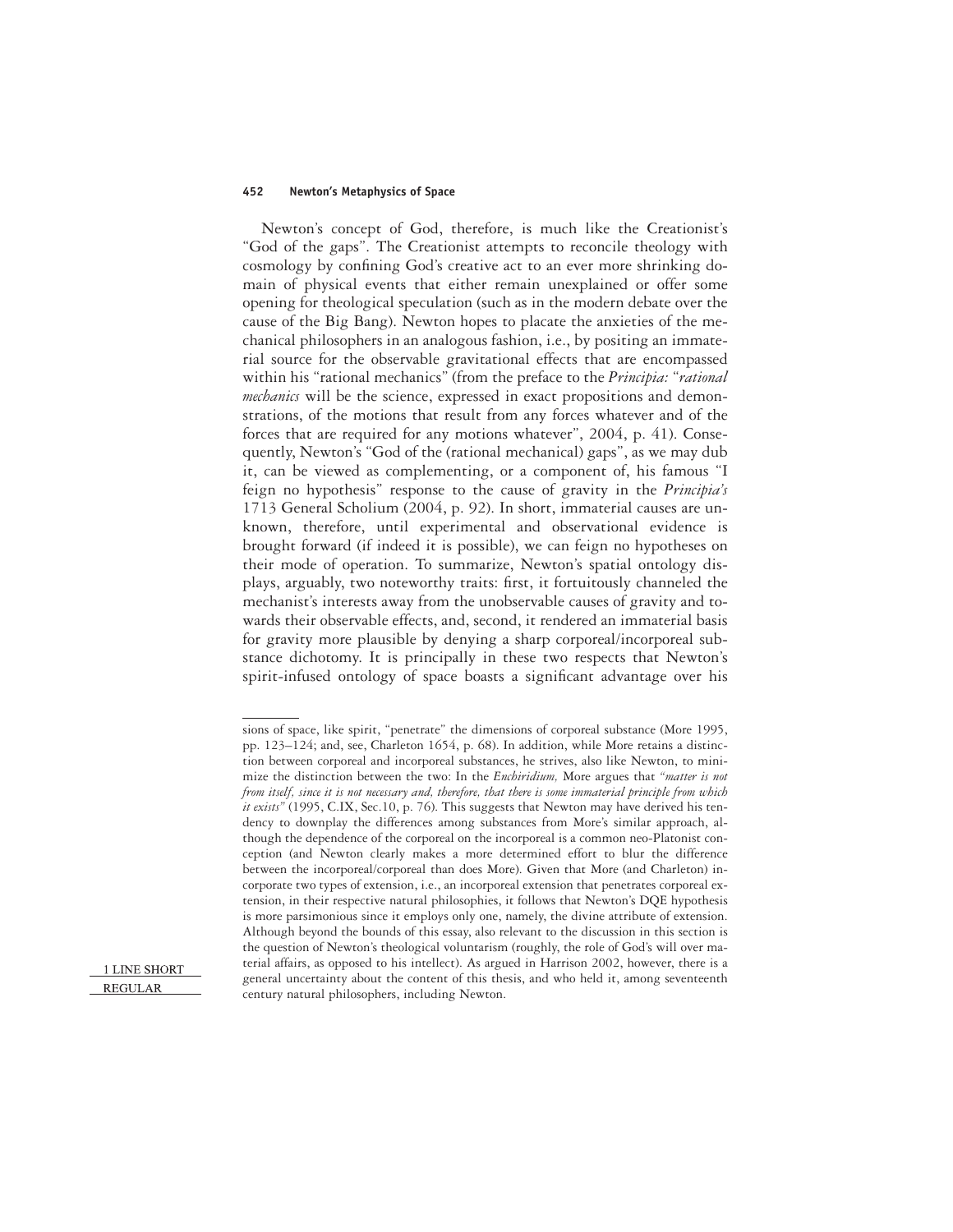competitors, and not in any alleged benefits that accrue from his rearrangement of familiar neo-Platonic spatial concepts—alas, many contemporary "enthusiasts" of Newton's spatial theory will likely deem this a rather dubious compliment.

### **References**

- Ariew, R. and A. Gabbey. 1998. "The Scholastic Background." Pp. 425– 453 in *The Cambridge History of Seventeenth Century Philosophy, Vol. 1.* Edited by D. Garber and M. Ayers. Cambridge: Cambridge University Press.
- Bolton, M. 1998. "Universals, Essences, and Abstract Entities." Pp. 178– 211 in *The Cambridge History of Seventeenth Century Philosophy, Vol. 1.* Edited by D. Garber and M. Ayers. Cambridge: Cambridge University Press.
- Boylan, M. 1980. "Henry More's Space and the Spirit of Nature." *Journal of the History of Philosophy,* 18, 395–405.
- Burtt, E. A. 1952. *The Metaphysical Foundations of Modern Science.* Atlantic Highlands: Humanities Press.
- Callender, C. and Hoefer, C. 2002. "Philosophy of Space-Time Physics." Pp. 173–199 in *The Blackwell Guide to the Philosophy of Science,.* Edited by P. Machamer and M. Silberstein. Oxford: Blackwell Publishers.
- Carriero, J. 1990. "Newton on Space and Time: Comments on J. E. McGuire." Pp. 109–134 in *Philosophical Perspectives on Newtonian Science.* Edited by P. Bricker and R. I. G. Hughes. Cambridge, MA: MIT Press.
- Charleton, W. 1654. *Physiologia Epicuro-Gassendo-Charletoniana.* London.
- Copenhaver, B. 1980. "Jewish Theologies of Space in the Scientific Revolution: Henry More, Joseph Raphson, Isaac Newton and their Predecessors." *Annals of Science,* 37, 489–548.
- Descartes, R. 1976. *Oeuvres de Descartes.* Edited by C. Adams and P. Tannery. Paris: J. Vrin.
- Descartes, R. 1991. *Principles of Philosophy.* Translated by V. R. Miller and R. P. Miller. Dordrecht: Kluwer Academic Publishers.
- Dieks, D. 2001. "Space and Time in Particle and Field Physics." *Studies in History and Philosophy of Modern Physics,* 32, 217–241.
- DiSalle, R. 1994. "On Dynamics, Indiscernibility, and Spacetime Ontology." *British Journal for the Philosophy of Science,* 45, 265–287.
- DiSalle, R. 2002. "Newton's Philosophical Analysis of Space and Time." Pp. 33–56 in *The Cambridge Companion to Newton.* Edited by I. B. Cohen and G. E. Smith. Cambridge: Cambridge University Press.
- DiSalle, R. 2006. *Understanding Space-Time.* Cambridge: Cambridge University Press.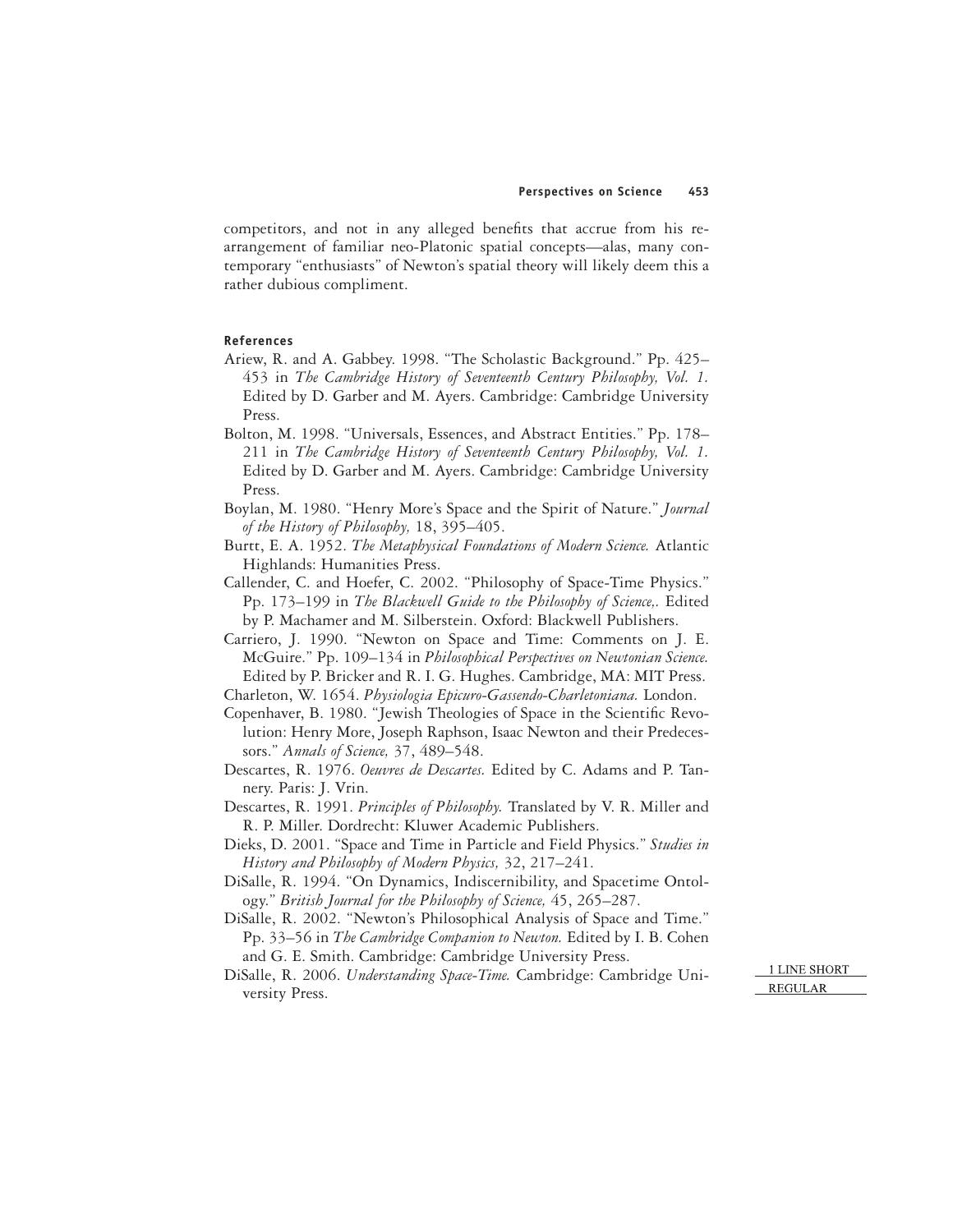- Dorato, M. 2000. "Substantivalism, Relationism, and Structural Spacetime Realism." *Foundations of Physics,* 30, 1605–1628.
- Ducheyne, S. 2005. "Newton's Training in the Aristotelian Textbook Tradition: From Effects to Causes." *History of Science,* 43, 217–237.
- Funkenstein, A. 1986. *Theology and the Scientific Imagination from the Middle Ages to the Seventeenth Century.* Princeton: Princeton University Press.
- Gabbey, A. 1990. "Henry More and the Limits of Mechanism." Pp. 19–35 in *Henry More.* Edited by S. Hutton. Dordrecht: Kluwer.
- Garber, D., Henry, J., Joy, L., and Gabbey, A. 1998. "New Doctrines of Body and its Powers, Place, and Space." Pp. 553–623 in *The Cambridge History of Seventeenth Century Philosophy, Vol. 1.* Edited by D. Garber and M. Ayers. Cambridge: Cambridge University Press.
- Grant, E. 1981. *Much Ado About Nothing: Theories of Space and Vacuum from the Middle Ages to the Scientific Revolution.* Cambridge: Cambridge University Press.
- Harrison, P. 2002. "Voluntarism and Early Modern Science." *History of Science,* 40, 1–27.
- Henry, J. 1994. "'Pray do not Ascribe that Notion to me': God and Newton's Gravity." Pp. 123–147 in *The Books of Nature and Scripture.* Edited by J. Force and R. Popkin. Dordrecht: Kluwer.
- Jammer, M. 1993. *Concepts of Space.* 3rd ed. New York: Dover.
- Koyré, A. 1957. *From the Closed World to the Infinite Universe*. Baltimore: Johns Hopkins University Press.
- Koyré, A. 1965. *Newtonian Studies.* Cambridge, MA: Harvard University Press.
- Koyré, A. and Cohen, I. B. 1962. "Newton and the Leibniz-Clarke Correspondence." *Archives internationales d'histoire des sciences,* 15, 63–126.
- Manders, K. 1982. "On the Spacetime Ontology of Physical Theories." *Philosophy of Science,* 49, 575–590.
- McGuire, J. E. 1968. "Force, Active Principles, and Newton's Invisible Realm." *Ambix,* 15, 154–208; reprinted pp. 190–239 in *Tradition and Innovation: Newton's Metaphysics of Nature.* Dordrecht: Kluwer, 1995.
- McGuire, J. E. 1978a. "Existence, Actuality and Necessity: Newton on Space and Time." *Annals of Science,* 35, 463–508; reprinted pp. 1–51 in *Tradition and Innovation: Newton's Metaphysics of Nature.* Dordrecht: Kluwer, 1995.
- McGuire, J. E. 1978b. "Newton on Place, Time, and God: An Unpublished Source." *British Journal for the History of Science,* 11, 114–129.
- McGuire, J. E. 1983. "Space, Geometrical Objects and Infinity: Newton and Descartes on Extension." In *Nature Mathematized.* Edited by W. R. Shea. Dordrecht: D. Reidel; reprinted pp. 151–189 in *Tradition and In-*
- *novation: Newton's Metaphysics of Nature.* Dordrecht: Kluwer, 1995.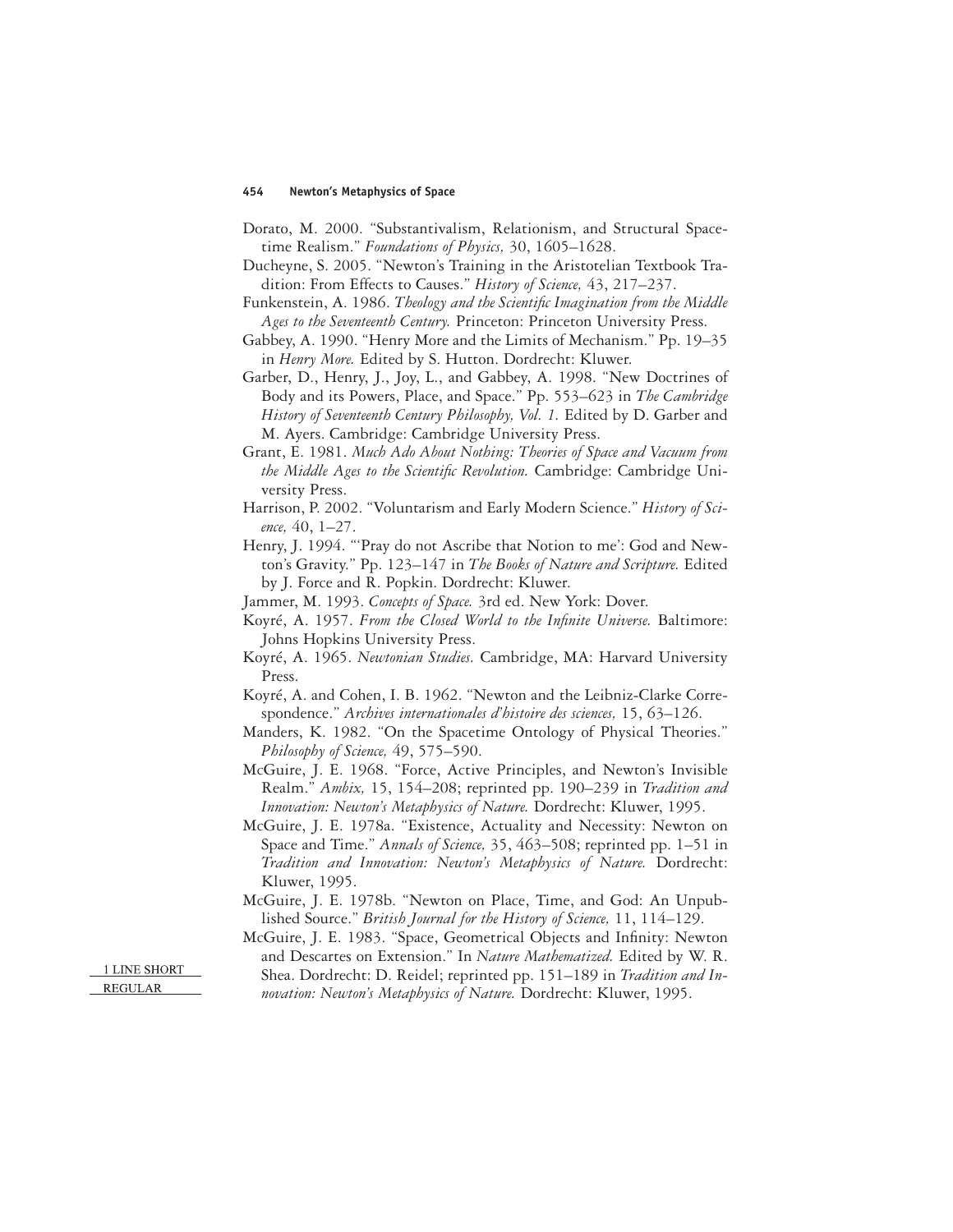- McGuire, J. E. 1990. "Predicates of Pure Existence: Newton on God's Space and Time." Pp. 91–108 in *Philosophical Perspectives on Newtonian Science.* Edited by P. Bricker and R. I. G. Hughes. Cambridge, MA: MIT Press.
- More, H. 1925. *Philosophical Writings of Henry More.* Edited by F. I. MacKinnon. New York: AMS Press.
- More, H. 1995. *Henry More's Manual of Metaphysics: A Translation of the* Enchiridium Metaphysicum *(1679),* Parts I and II. Translated by A. Jacob. Hildesheim: Olms.
- More, H. 1997 [1655]. *An Antidote Against Atheism.* 2nd edition. Bristol: Thommes Press.
- Newton, I. 1962. *De gravitatione et aequipondio fluidorum*. Pp. 89–164 in *Unpublished Scientific Papers of Isaac Newton.* Translated and edited by A. R. Hall and M. B. Hall. Cambridge: Cambridge University Press.
- Newton, I. 1978. *Papers and Letters on Natural Philosophy.* 2nd ed. Edited by I. B. Cohen. Cambridge, Mass.: Harvard University Press.
- Newton, I. 1983. *Certain Philosophical Questions: Newton's Trinity Notebook.* Edited by J. E. McGuire and M. Tamny. Cambridge: Cambridge University Press.
- Newton, I. 1999. *The "Principia": Mathematical Principles of Natural Philosophy, a New Translation.* Translated by I. B. Cohen and A. Whitman, with J. Budenz. Berkeley: University of California Press.
- Newton, I. 2004. *Philosophical Writings.* Translated and edited by A. Janiak and C. Johnson. Cambridge: Cambridge University Press.
- Palter, R. 1987. "Saving Newton's Text: Documents, Readers, and the Ways of the World." *Studies in History and Philosophy of Science,* 17, 385– 439.
- Rynasiewicz, R. 1995. "By Their properties, Causes, and Effects: Newton's Scholium on Time, Space, Place, and Motion." *Studies in History and Philosophy of Science* 25, Part I, 133–153; 26, Part II, 295–321.
- Sklar, L. 1974. *Space, Time, and Spacetime.* Berkeley: University of California Press.
- Slowik, E. 1996. "Perfect Solidity: Natural Laws and the Problem of Matter in Descartes' Universe." *History of Philosophy Quarterly,* vol. 13, 1996, 187–204.
- Snobelen, S. 2001. "'God of gods, and Lord of lords': The Theology of Isaac Newton's General Scholium to the *Principia.*" *Osiris,* 16, 169–208.
- Stein, H. 1967. "Newtonian Space-Time." *Texas Quarterly,* 10, 174–200.
- Stein, H. 1977. "On Space-Time and Ontology: Extract from a Letter to Adolf Grünbaum." Pp. 374–403 in *Foundations of Space-Time Theories.* Minnesota Studies in the Philosophy of Science, vol. 8. Edited by